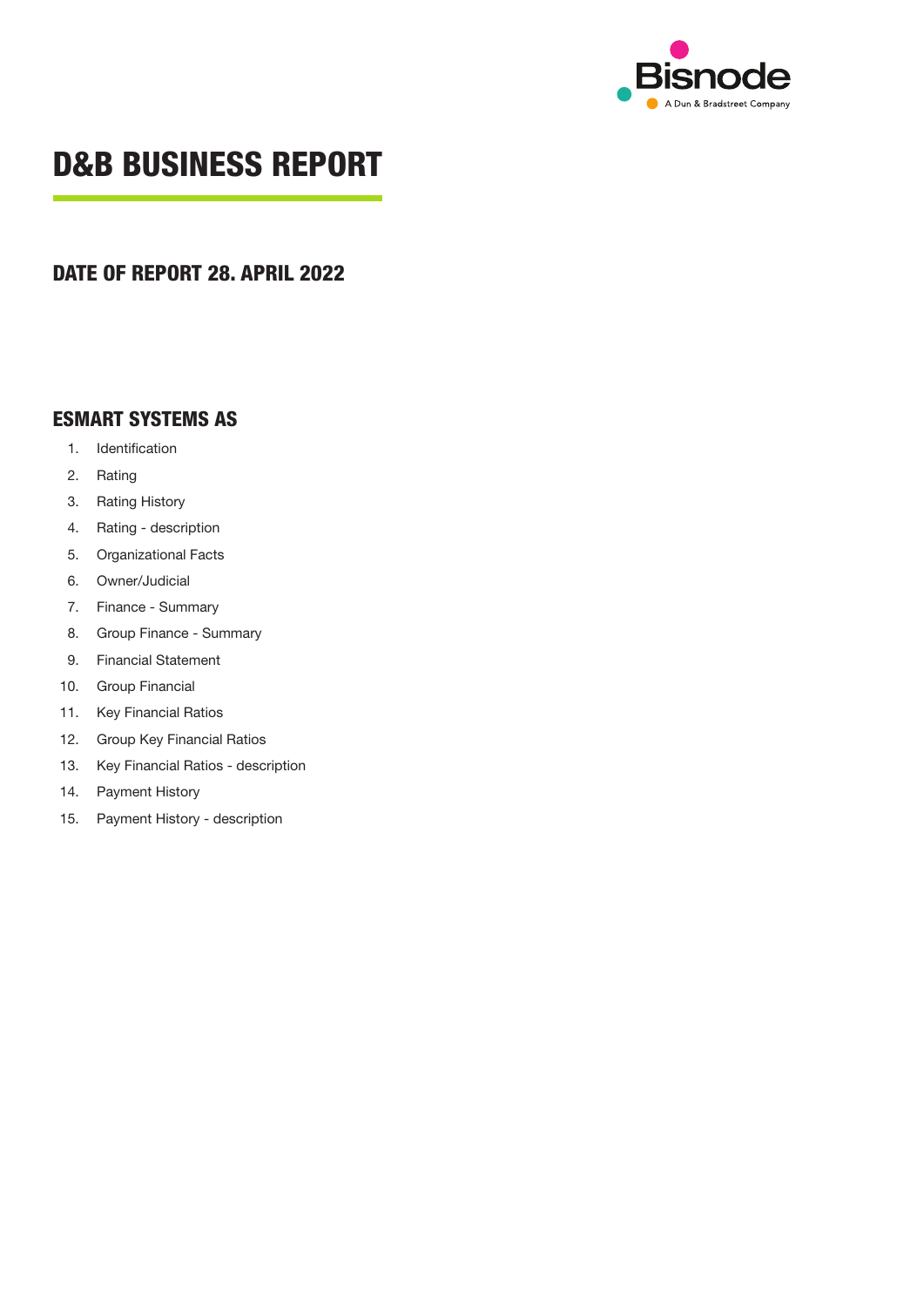

## **1. IDENTIFICATION**

### **ESMART SYSTEMS AS**

| <b>Company information</b> |                         |
|----------------------------|-------------------------|
| Visit address              | Håkon Melbergs Vei 16   |
|                            | 1783 Halden             |
| Postal Address             | P.O Box: 0              |
|                            |                         |
| Reg.no                     | 998 927 854             |
| $D$ -U-N-S no.             | 34-506-8768             |
|                            |                         |
| Telephone                  | $(+47)$ 90 98 13 18     |
| Telefax                    |                         |
|                            |                         |
| Legal form                 | PRIVATE LIMITED COMPANY |
|                            |                         |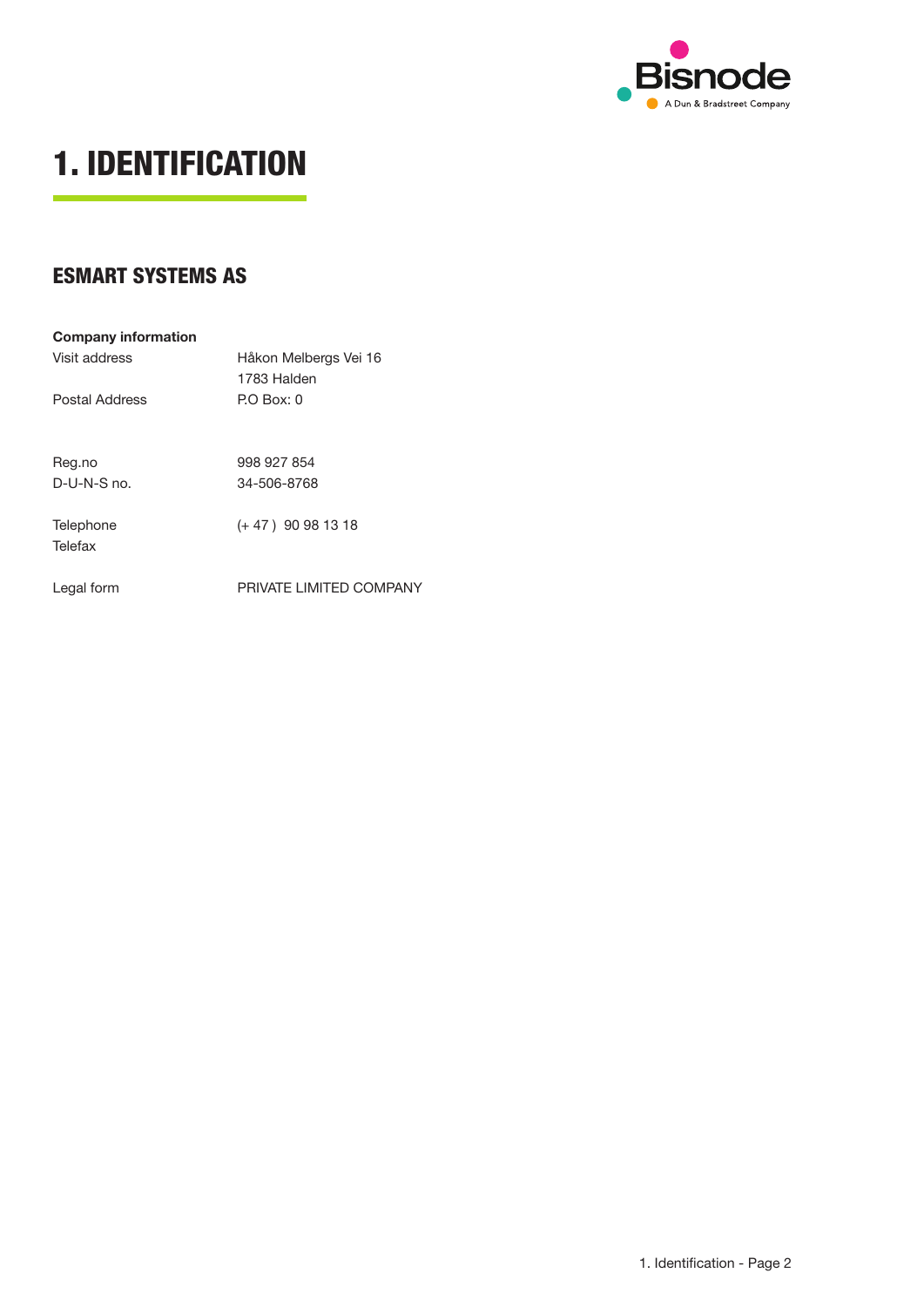

## **2. RATING**

| Rating                  | <b>AA - Good creditworthiness</b> |                      |           |  |
|-------------------------|-----------------------------------|----------------------|-----------|--|
| <b>Limit (NOK/1000)</b> | 2 4 0 0                           | <b>Special event</b> | <b>NO</b> |  |

#### **CREDIT PROFILE**

| <b>Organizational Facts</b> | Owner/Judicial * | <b>Finance</b>           | <b>Payment History</b> |
|-----------------------------|------------------|--------------------------|------------------------|
| <b>Well established</b>     | <b>Strong</b>    | Strong                   | <b>Excellent</b>       |
| Established                 | Good             | Good                     | Acceptable             |
| Newly Established           | Weak             | <b>Acceptable</b>        | Doubtful               |
| Unknown                     | Doubtful         | Weak                     | Poor                   |
| Liquidated                  | <b>Negative</b>  | Poor                     | Insolvent              |
|                             |                  | No information available | <b>Bankrupt</b>        |
|                             |                  | Auditor remarks          |                        |
|                             |                  | Balance sheet is too old |                        |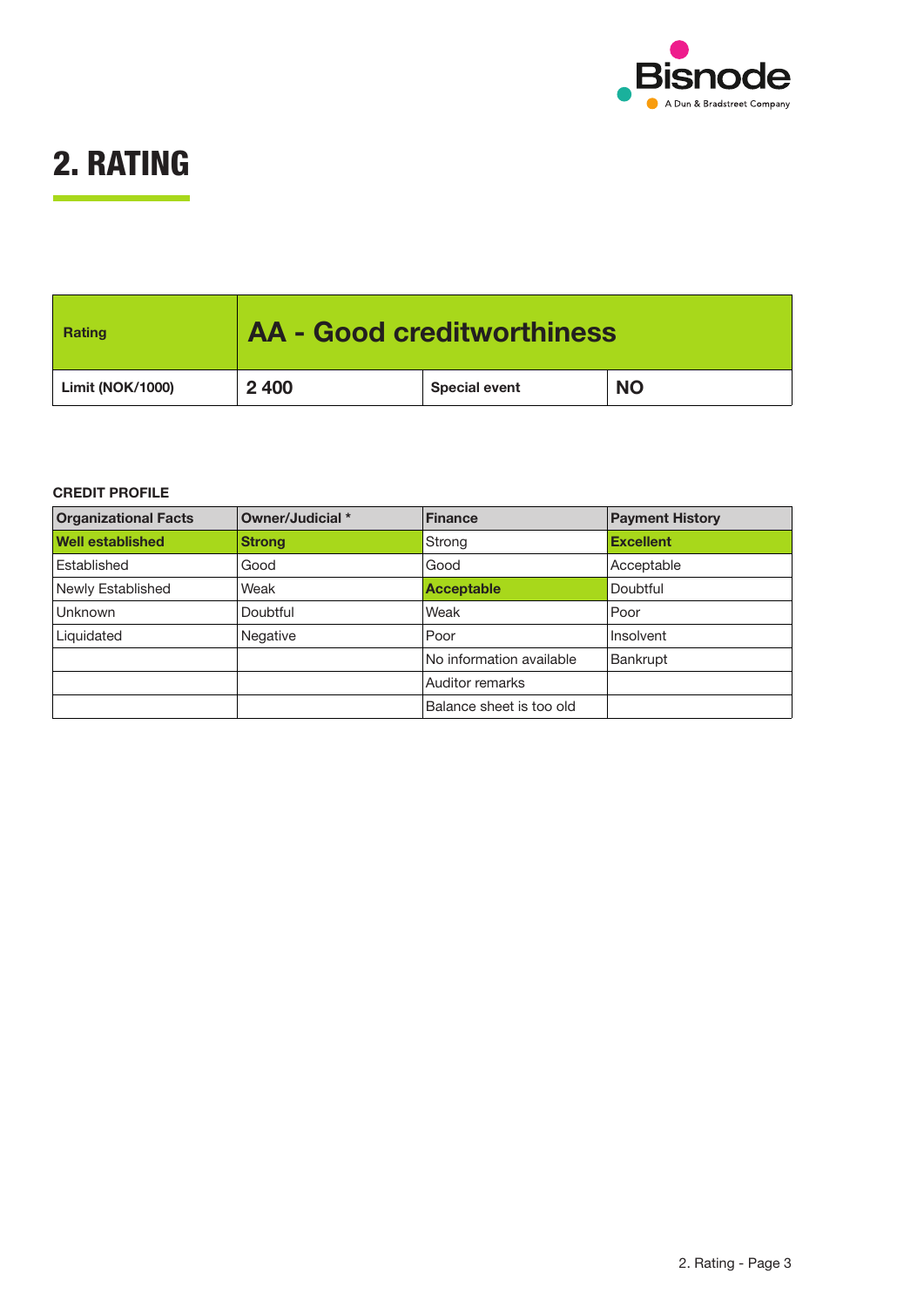

## **3. RATING HISTORY**



| <b>Changed date</b> | <b>Fiscal year</b> | Rating           | <b>Limit (NOK/1000)</b> | <b>Special event</b> |
|---------------------|--------------------|------------------|-------------------------|----------------------|
| 11-2021             | 2020               | AA.              | 2 4 0 0                 | NO.                  |
| 11-2021             | 2019               | <b>INGEN-RAT</b> | 0                       | <b>NO</b>            |
| 09-2020             | 2019               | AA               | 3 4 0 0                 | <b>NO</b>            |
| 07-2019             | 2018               | AA               | 4 200                   | <b>NO</b>            |
| 08-2018             | 2017               | A                | 1 500                   | <b>NO</b>            |
| 10-2017             | 2016               | AA               | 2 4 0 0                 | <b>NO</b>            |
| 08-2017             | 2016               | A                | 1 200                   | <b>NO</b>            |
| 06-2016             | 2015               | AA               | 1 600                   | <b>NO</b>            |
| 06-2015             | 2014               | AA               | 540                     | <b>NO</b>            |
| 06-2014             | 2013               | AA               | 340                     | <b>NO</b>            |
| 08-2013             | 2012               | B                | $\mathsf 0$             | <b>NO</b>            |
| 08-2013             | 0                  | AN               | $\pmb{0}$               | <b>NO</b>            |
| 07-2013             | 2012               | B                | $\mathbf 0$             | NO.                  |
| 10-2012             | 0                  | AN               | 0                       | NO.                  |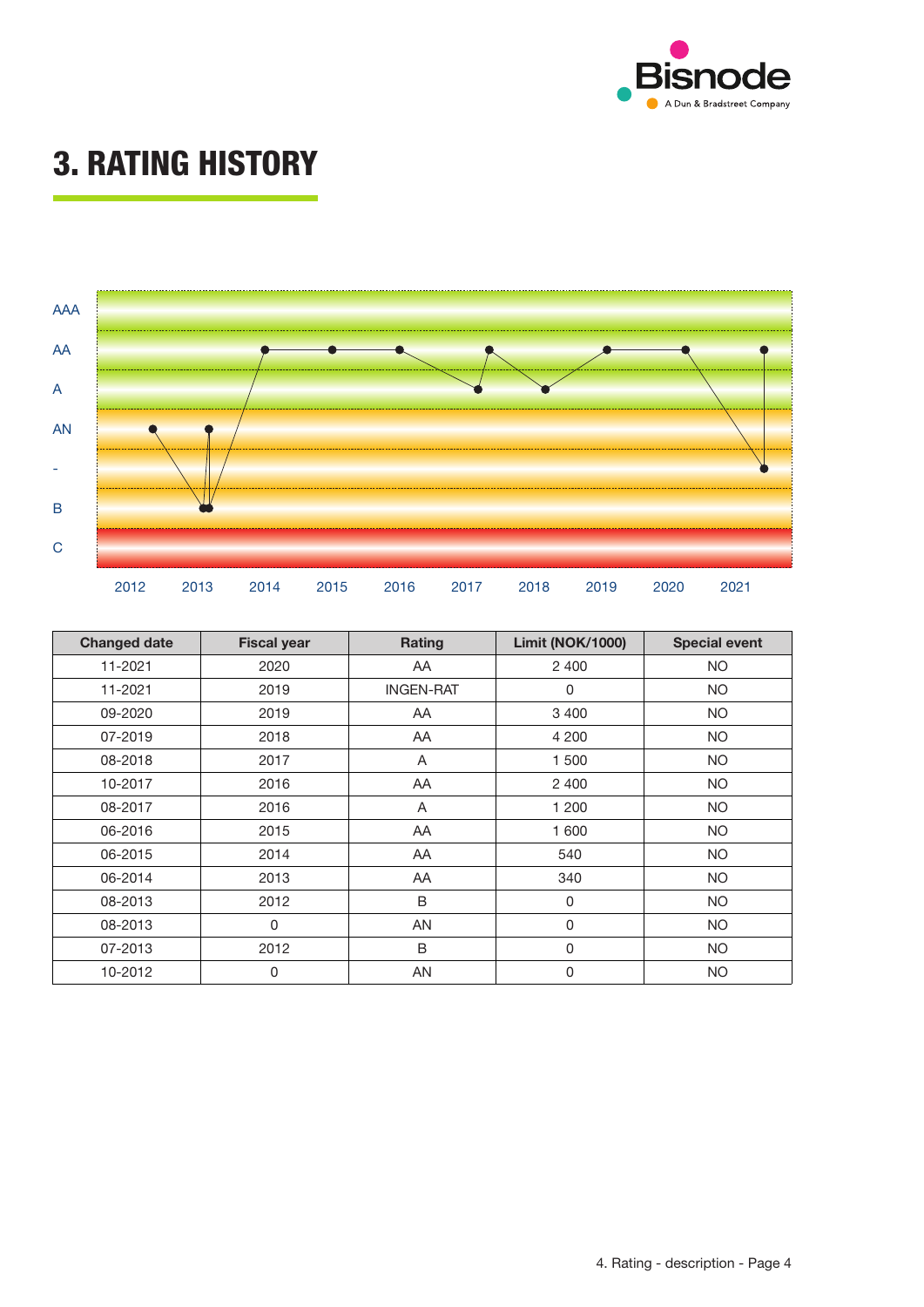

## **4. RATING - DESCRIPTION**

### D&B CREDIT RATING NORWAY - AAA

Dun & Bradstreet's AAA credit rating system was introduced in January 1992. This is a knowledge-based expert system created to provide uniform credit ratings for all Norwegian business entities. Similar systems are also being used by our sister companies in Sweden, Denmark and Finland. A joint Nordic rating system is available on the Internet.

D&B's AAA rating has developed a strong reputation and recognized stature in the Norwegian credit market and is widely used as a credit assessment tool by a wide range of Norwegian companies.

The following business organization forms are rated: public companies (ASA), private limited companies (AS), sole proprietorships (ENK), limited partnerships (BA), associations and clubs (FL) as well as foreign branch offices operating in Norway (NUF). All other company forms are not rated, nor any of the following branches: banks, financial institutions and insurance companies.

### STRUCTURE OF THE RATING SYSTEM

The AAA rating system is very dynamic and provides the user with a newly calculated rating code each time an online search is performed. This entails that the rating code for a particular business entity may change during the day if new elements of information are registered. Therefore, a rating code from our on-line system is always considered to be the latest update. The rating code is determined based on the assessment given to the 4 sub-categories:

- Organizational facts
- Ownership/judicial
- Finance
- Payment history

The 4 sub-categories are described in greater detail below.

The following rating codes are used in the rating system, along with the percentage of Norwegian companies included in each rating group as of 01.10.2013.

| <b>AAA</b> | <b>Highest creditworthiness</b> | 2.5%     |
|------------|---------------------------------|----------|
| AA         | Good creditworthiness           | 23.6 %   |
|            | Creditworthy                    | 42.6%    |
| <b>AN</b>  | Newly established               | 4.0%     |
| No Rating  | Rating cannot be determined     | 10.8%    |
| R          | Credit against security         | 9.6%     |
|            | Credit not recommended          | 6.9%     |
|            |                                 | $100 \%$ |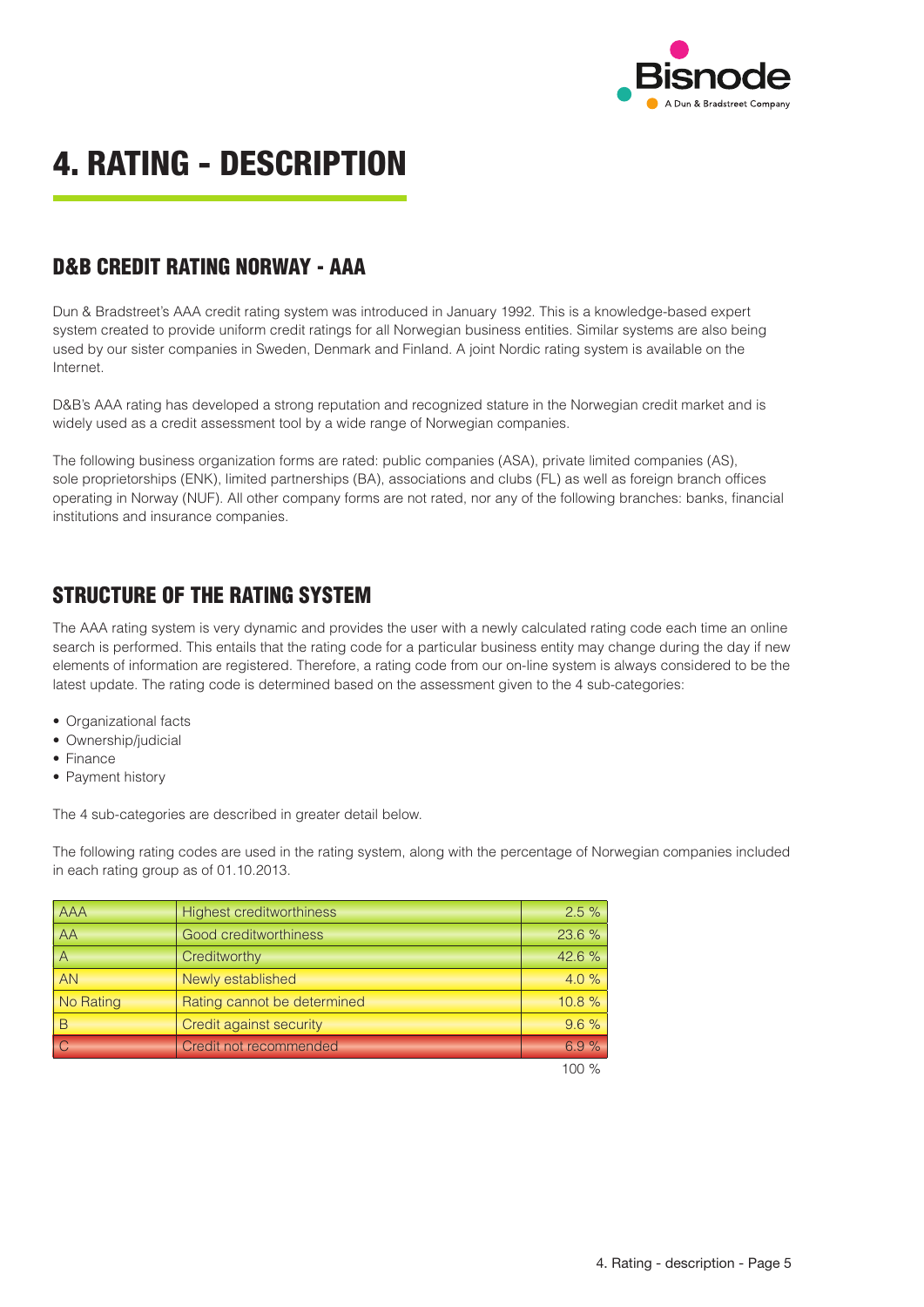

### SUB-CATEGORIES

#### **ORGANIZATIONAL FACTS**

Under organizational facts, the model analyzes the following elements: Formal registration of the business entity, status, assessment of the entity's age and size of capital. An analysis of the organization facts yields one of the following status descriptions:

- Well established
- Established
- Newly established
- Unknown
- Liquidated

#### **OWNER/JUDICIAL**

Through an analysis of the owner/judicial category, the model performs a test to determine whether any negative information exists (payment remarks) associated with the following elements: General Manager, Chairman of the Board, parent company and subsidiaries. The company's ownership structure determines which informational elements will be prioritized. The ownership/judicial category yields one of the following assessments::

- Strong
- Good
- Weak
- Doubtful
- Negative

If a company is personally owned, it will not be able to attain a Strong rating unless it is a member of a group (subsidiary).

#### **FINANCE**

The finance area plays a central role in the rating model and a thorough analysis of the balance sheets for the last three years is performed. Additionally, the trend is measured against the accounting records of previous years. Due to the fact that accounting records already are "historical" when we receive them, we have chosen to only assess records that were completed less than 22 months ago. This means that an accounting record that was completed as of 31 Dec 2013 can be utilized as a means of determining a rating code until 1 Nov 2015. Prior to this date, all accounting records for 2015 must be sent to the official registry in Brønnøysund and registered in our database. Business entities whose accounting records are older than 22 months at the time the rating code is published, will receive an assessment of "accounting records too old" under the finance subcategory.

The rating model enables a thorough analysis of the financial accounts, where we focus on profitability, liquidity and financing. Importantly, an analysis of all pertinent key figures is performed, enabling our customers to assess the company's financial situation. In addition to analyzing the key figures of the most recent accounting records, we also look at developments since the previous year in order to discover a positive or negative trend as early as possible. The analysis, however, does not take into account the nominal amounts, but instead looks at the relationships between the individual sizes of the numbers from the keyfigure analysis. This entails that even companies whose sales and balances are relatively low may achieve a favourable rating.

However, certain minimum sales and capital requirements have been set in order for a company to attain a AAA or AA rating. One of our points for awarding even small companies with a creditworthy rating has been that these companies are also profitably run, have solid finances, and that the businesses are operated in a professional manner that merits a favourable rating. Thus, many companies can be "content to be small". However, our maximum recommended credit limit does take into consideration the size of the company. A company whose capital size is negative will never be able to attain a higher rating than "B".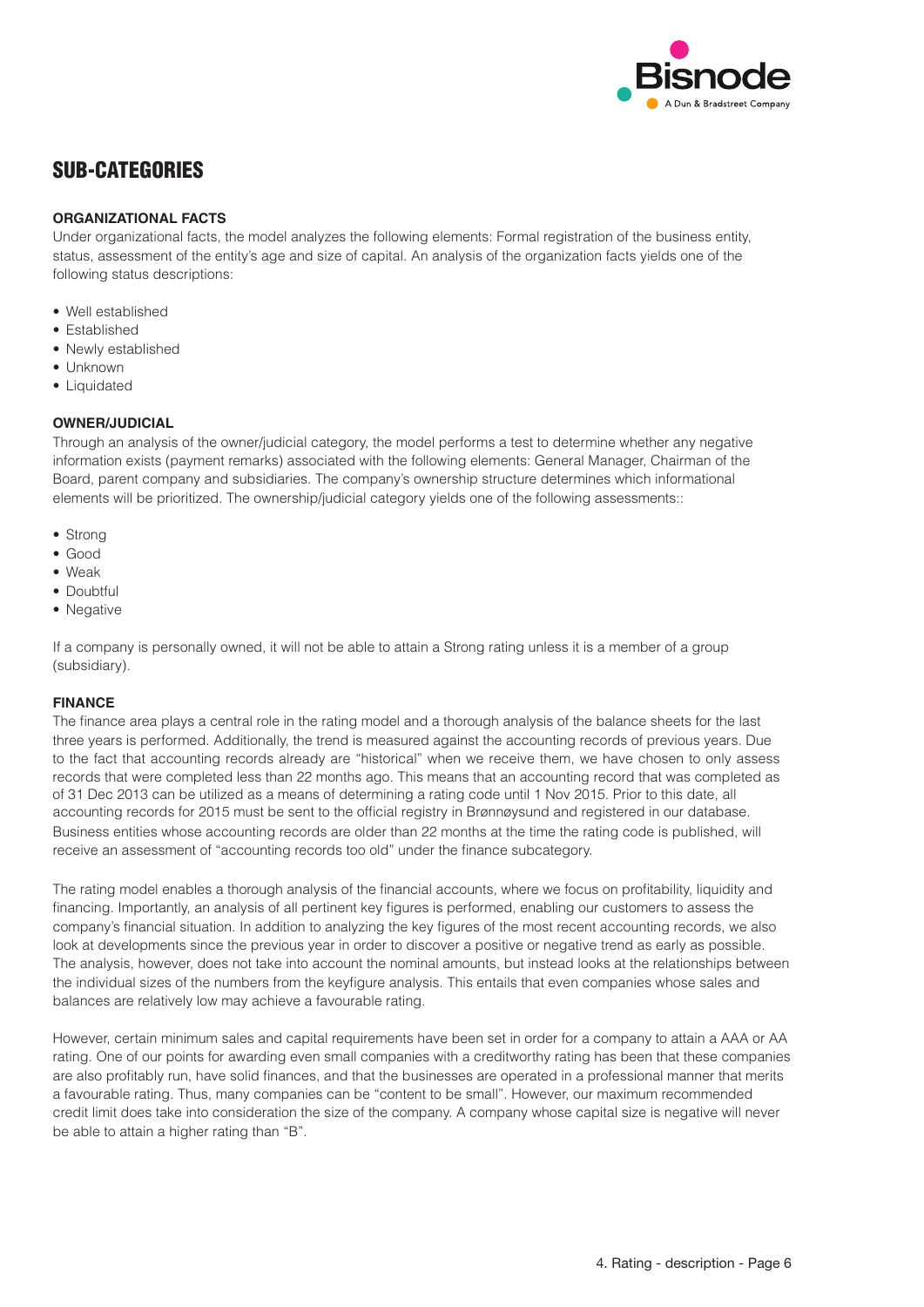

The following key financial ratios are utilized in the rating model:

| <b>KEY FIGURES</b>                | <b>DEFINITION</b>                                                             |
|-----------------------------------|-------------------------------------------------------------------------------|
| Return on total assets            | ordinary result before taxes + financing costs x 100<br>average total capital |
| Interest coverage                 | interest costs + ordinary result before taxes x 100<br>interest costs         |
| Current ratio (liquidity ratio 1) | current assets<br>current liability                                           |
| Quick ratio (liquidity ratio 2)   | current assets - stock in trade<br>current liability                          |
| Long-term storage-financing       | current assets - short-term liability x 100<br>stock-in-trade                 |
| Loss buffer                       | equity x 100<br>total revenues                                                |
| Equity-capital ratio              | equity x 100<br>total capital                                                 |
| Shareholders capital              | share capital x 100<br>equity                                                 |
|                                   | (can show a portion of capital that has been lost)                            |

The finance-area of the rating model also takes into consideration any remarks made by external auditors. Upon registration of the accounting records, all external audits are reviewed and any remarks are registered. In those cases where the auditors are unable to comment on the company's year-end closure, the note "Auditor remarks" is added to the finances sub-category. Companies having this assessment will not be given a creditworthy rating (A, AA, AAA).

The following assessments are used under the finance sub-category:

- Strong
- • Good
- Acceptable
- • Weak
- • Poor
- No information available (balance sheet missing)
- Auditor remarks
- Balance sheet too old (records are older than 22 months)

#### **PAYMENT HISTORY**

This section of the rating model determines if the company has any payment remarks registered in our database. If this is the case, an extensive analysis of those defaults is performed. Our database of payment remarks contains information gathered from a large number of credit-reporting agencies, in addition to many of the collection agencies and conciliation boards. The model analyzes a company's payment history, concentrating on the type, age, quantity, and amount of the payment default(s).

An extensive analysis is of crucial importance in order to assign a company the correct rating code. For example, it is quite possible for a large company to attain a favorable rating code in spite of the presence of payment remarks. Companies declared to be insolvent are automatically assigned a rating code of "C".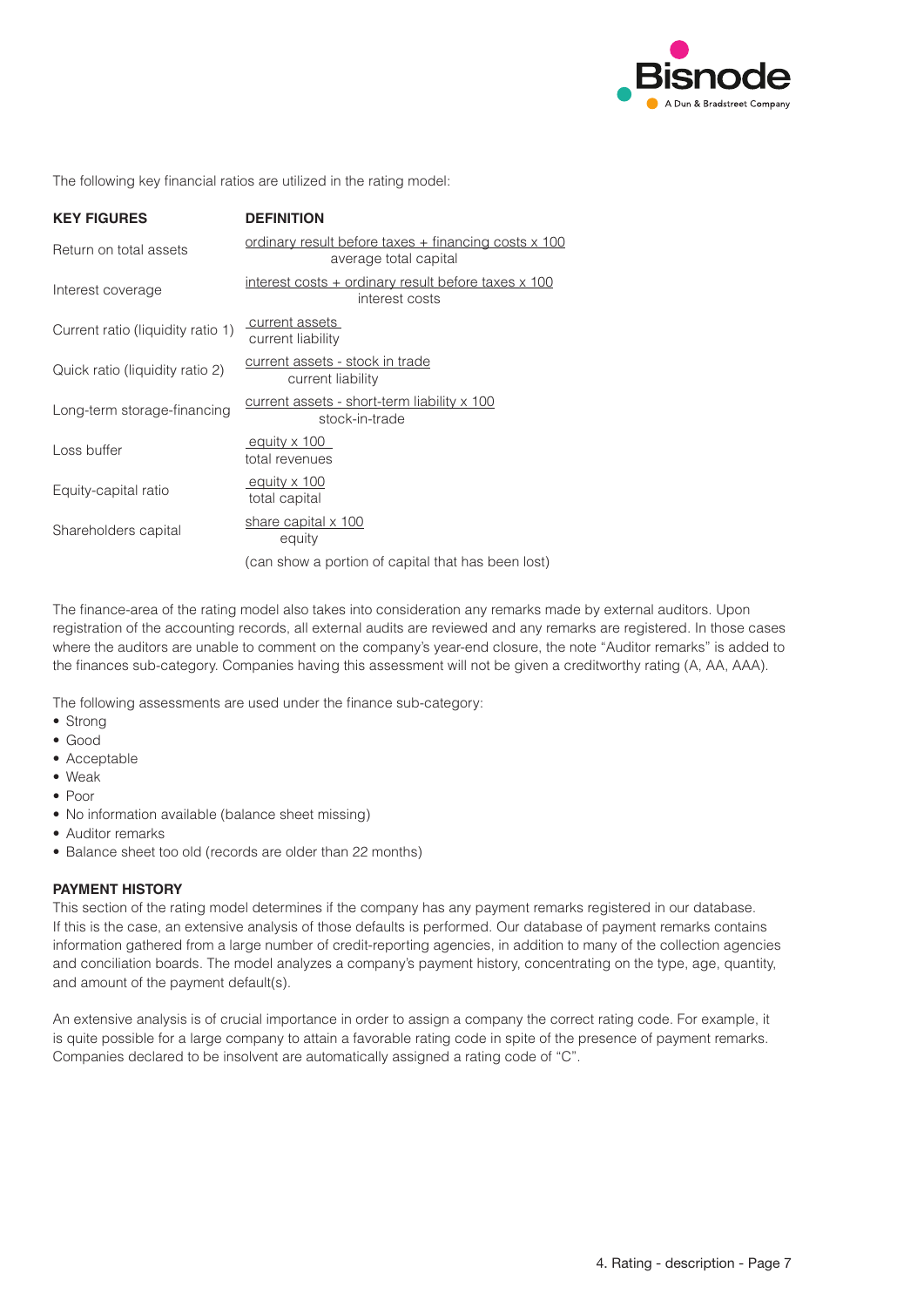

The following assessments characterize the payment history sub-category:

- Excellent
- Acceptable
- Doubtful
- • Poor
- Insolvent
- Bankrupt

#### **NEWLY ESTABLISHED ENTITIES**

One of the unique features of the AAA model is how it assigns rating codes to newly established entities. These business entities will not be able to produce any accounting records until after roughly two years' existence. The model is built so that it takes into consideration the size of the firm's registered capital and whether or not this has been paid fully. The primary advantage of the model is that it assesses the key persons running the entity (General Manager and Chairman of the Board). A newly established entity is initially assigned a rating code of "AN", but if we encounter a negative payment history on the part of one or more of the key persons, the company will be assigned a rating code of "B" or "C"..

#### **RATING SOLE PROPRIETORSHIPS**

Dun & Bradstreet has developed a model specifically aimed at sole proprietorships. This model is built on the same platform used for corporations, but due to different access levels to informational sources, the models are characterized by different sets of rules. In the case of sole proprietorships, we focus on the proprietor's personal income tax returns for the past two years. Additionally, the model also takes into consideration any payment remarks registered for the proprietor and other entities the proprietor is involved in, and if the proprietor has ever been associated with an entity that has declared bankruptcy. Sole proprietorships cannot receive AAA.

#### **CREDIT LIMIT**

D&B's recommended credit limit was introduced several years ago based on customer demand. We have based this limit on a normal 30-day trade credit. The two accounting entries that affect this limit are sales and equity ratio, i.e. the size of commercial activity and the size of the buffer that the company has to meet difficult times. The larger the turnover and equity, the higher the credit limit will be. The calculation of the limit is schematic in nature and does not take into account differences in trade sectors, etc.

Certain absolute criteria have been set for assigning a credit limit:

- The company must have an A credit rating or better
- Turnover must be a minimum of 1 million NOK
- The company must not be in the shipping or estate trades
- The company may not be in the management or holding company sectors

Due to the lack of a requirement for submission of annual accounts for Sole proprietorships, we have fixed the credit limits for these at NOK 50,000 for AA rated companies and NOK 25,000 for A-rated..

#### **MINIMUM CRITERIA FOR ATTAINING AAA AND AA RATINGS**

We have included absolute minimum criteria in our rating model for obtaining an AAA or AA rating. These are criteria governing the size of operating revenue and the total amount of equity. In order to qualify for an AAA rating, an entity must have a turnover of more than NOK 1 million and more than NOK 2000 000 in equity, while an entity qualifying for an AA rating must have a turnover of more than NOK 500 000 and more than NOK 100 000 in equity. In addition to small companies, this assessment negatively affects holding and investment companies, which frequently have zero operating revenue..

#### **CHARACTERISTICS OF ENTITIES WITHIN THE INDIVIDUAL RATING CODES**

The rating code is determined based on a combination of the four previously listed sub-categories. There are several different combinations that yield the individual rating codes. We provide below an example of how an average entity within each rating code may appear.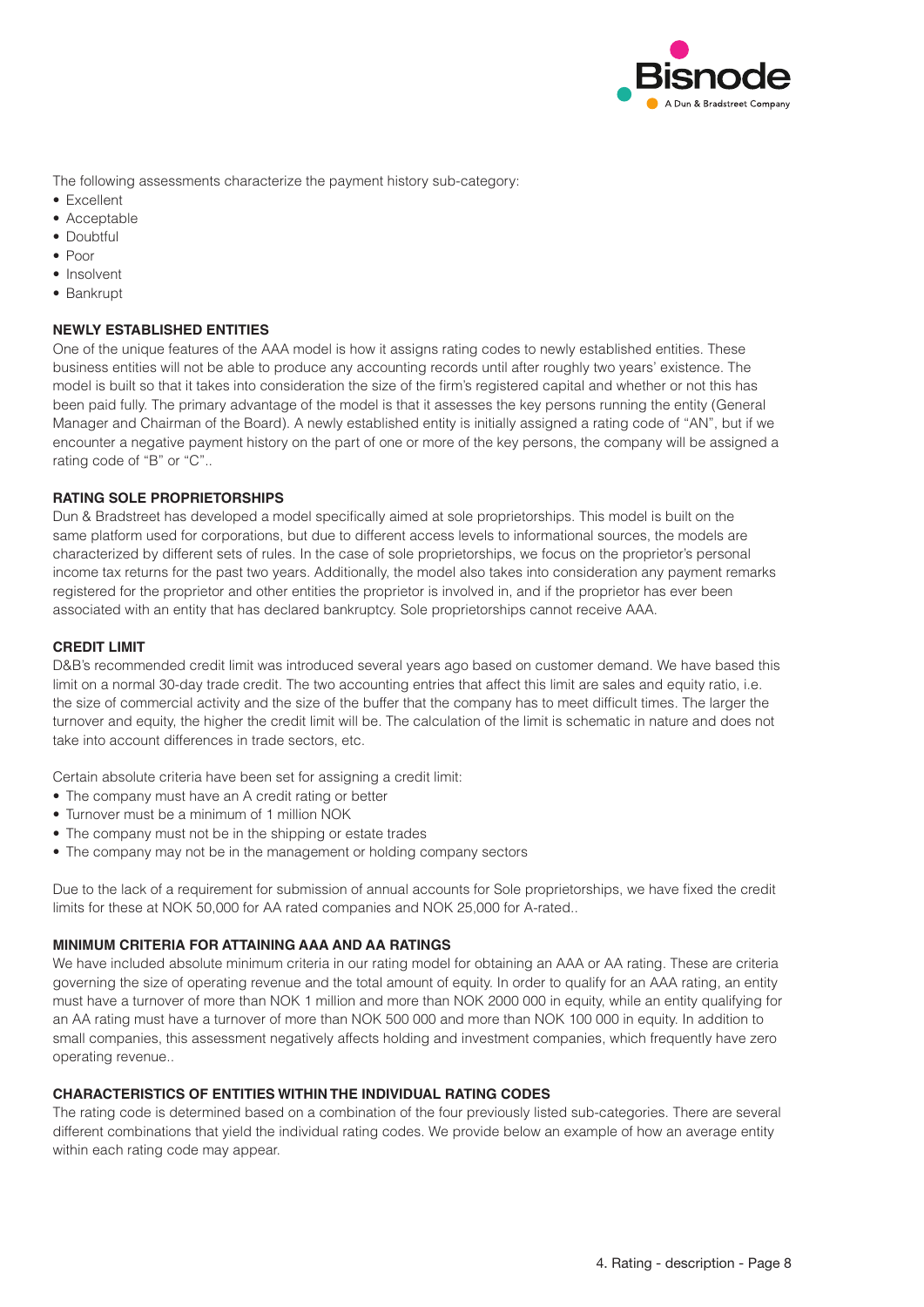

**AAA**: The entity has a strong financial structure, is well established, and there are no significant registered payment remarks associated with the entity.

**AA**: The characteristics of an "AA" rated entity are that it is well established, and has a good or acceptable financial structure. Moreover, there is no significant negative information registered on the legal entity.

**A**: An "A" rated entity is usually characterized by a somewhat weak financial structure; nevertheless, it is still considered to be a creditworthy entity. There is only insignificant negative information, or none at all, associated with the company.

**AN**: Newly established entity (between 0-2 years old), where accounting records have not yet been received. No defaults or negative information have been associated with the general manager or chairman of the board.

**No Rating**: Payment remarks and negative events that are of significance to the future operation of the entity often characterize these types of entities. Additionally, key elements of information might not be available, making it impossible for us to assess the entity's creditworthiness.

**B**: A "B" rated company is characterized as having a weak or poor financial structure. The entity has normally been operating at a loss and the paid-in capital has been partially or wholly lost. No negative information has been registered in the form of payment remarks.

**C**: This entity has a weak or poor financial structure and severe payment remarks have been registered. The entity may also be recently established, without accounting records. In the latter case, there would be negative information registered on the entity, general manager, or the chairman of the board.

Exceptions to this scheme of classification do exist; however, the most common situations have been described. For example, it is possible for an entity with severe financial problems to have acceptable finances, based on the past year's accounting records. However, the registration of new payment remarks could result in the entity's rating code being reduced to a "B" or "C". Entities with poor finances will not automatically receive a better rating if new capital is injected; rather, the effect will be noticeable only when the following year's closing records are registered and the new capital is reported..

#### **BANKRUPTCY RISK**

Having used the rating system for several years has enabled us to make a statement concerning the risk of an entity having to declare bankruptcy. We receive continuous updates of all entities that declare bankruptcy so that we are able to see what rating codes these entities had 12 months prior to bankruptcy and at the time bankruptcy was declared.

The statistics enable us to determine the probability that a particular entity with a given rating code will declare bankruptcy within one year. As seen in the table below, 1 out of 6 C-rated entities will declare bankruptcy within one year's time.

| <b>RATING</b> | <b>PROBABILITY OF BANKRUPTCY (IN %)</b> |
|---------------|-----------------------------------------|
| AAA           | 0.08                                    |
| AA            | 0.29                                    |
| Α             | 0.53                                    |
| AN            | 1.15                                    |
| No rating     | 9.16                                    |
| B             | 2.41                                    |
| $\mathsf{C}$  | 10.78                                   |

*Last updated october 1, 2013*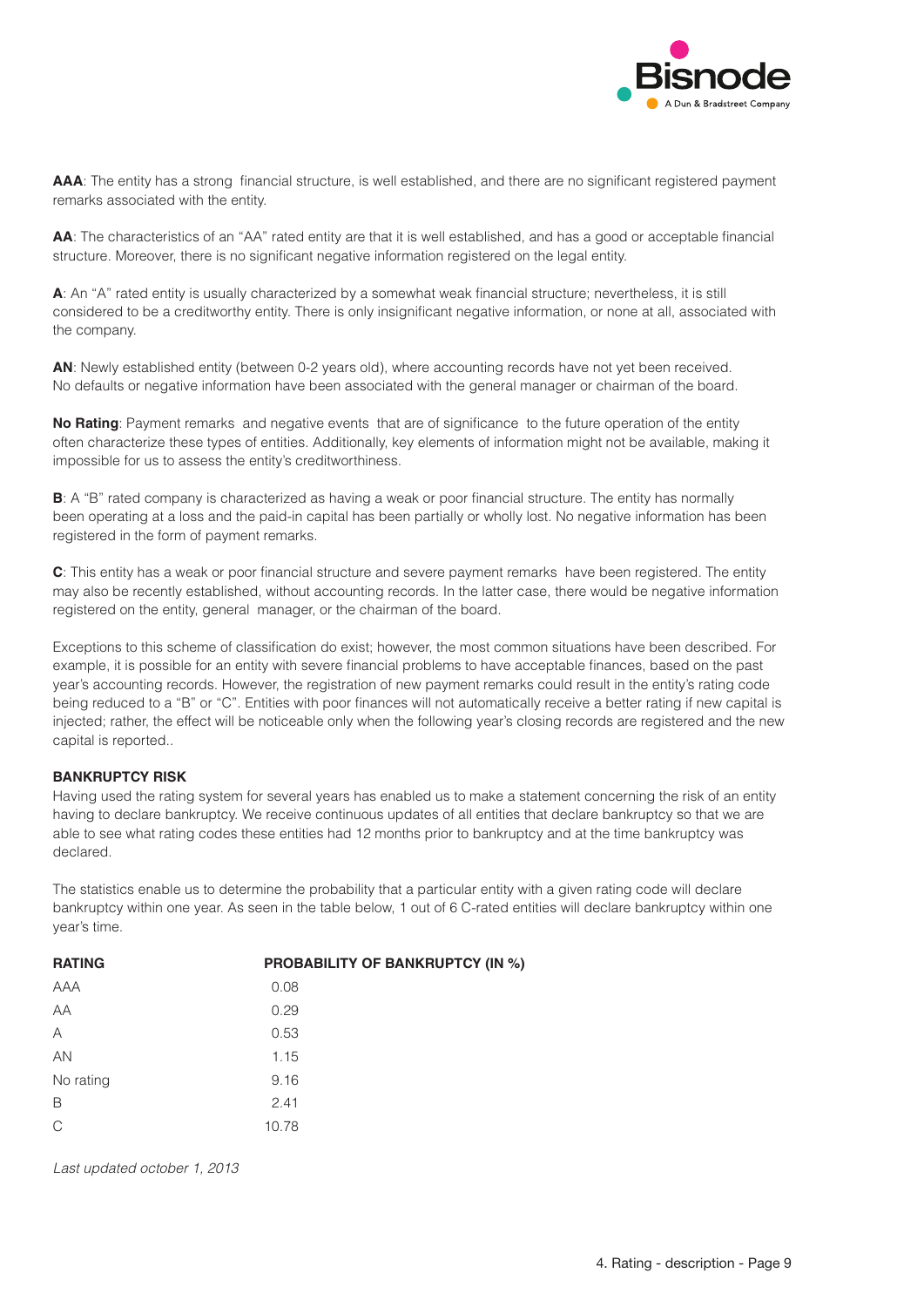

## **5. ORGANIZATIONAL FACTS**

### **CREDIT PROFILE: WELL ESTABLISHED**

| Company name          | <b>ESMART SYSTEMS AS</b>                |
|-----------------------|-----------------------------------------|
| Legal form            | PRIVATE LIMITED COMPANY                 |
| Share capital         | 1 562 240 - Paid-in full                |
|                       | <b>COMPANY OWNED</b>                    |
| Group connection      | <b>YES</b>                              |
| Established year      | 2012                                    |
| Date of establishment | 27-09-2012                              |
| Date of registration  | 04-10-2012                              |
| Reg. Place            | Foretaksregisteret                      |
| Auditor               | Deloitte AS - 980211282                 |
| Line of business      | 62010 - COMPUTER PROGRAMMING ACTIVITIES |
| No. of employees      | $2020 - 75$                             |
|                       | $2021 - 54$                             |
|                       | $2022 - 60$                             |
| Municipality name     | <b>HALDEN</b>                           |
| County                | <b>VIKEN</b>                            |
| Man. Direc.           | <b>BACHE HENRIK</b>                     |
| Signature             | CHAIRMAN AND MANAGER JOINTLY            |
| Procuration           | NOT NOTIFIED.                           |
|                       |                                         |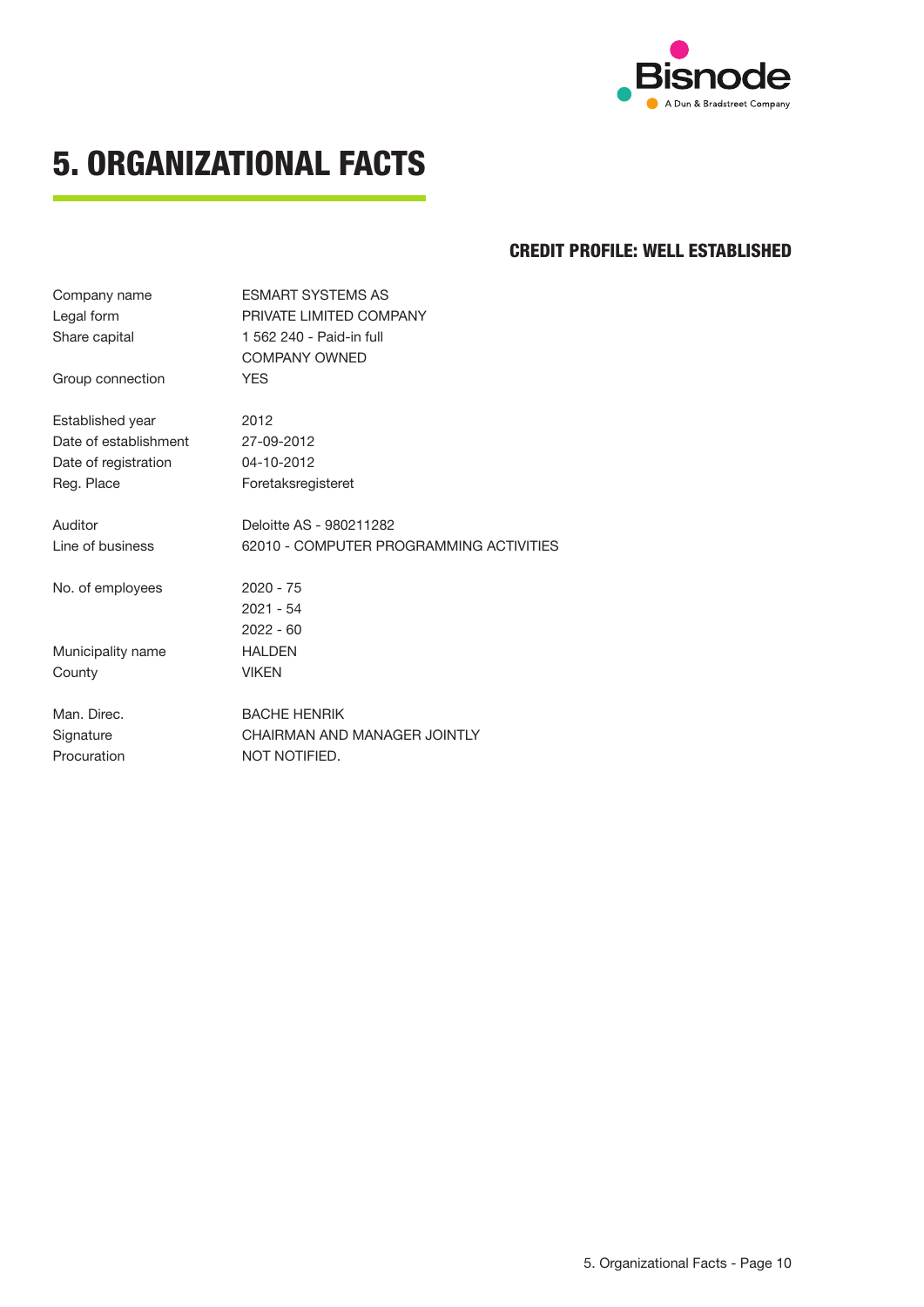

## **6. OWNER/JUDICIAL**

### **CREDIT PROFILE: STRONG**

#### **BOARD OF DIRECTORS**

| <b>Duty</b>         | <b>Born</b> | <b>Name</b>                   | <b>Postal address</b> | Code |
|---------------------|-------------|-------------------------------|-----------------------|------|
| Man. Direc.         | 040784      | <b>BACHE HENRIK</b>           | 0468 OSLO             |      |
| <b>Chairman</b>     | 140649      | FRYDENBERG TOR ØIVIND         | 1777 HALDEN           |      |
| <b>Board member</b> | 170861      | DONNELLY MICHAEL JAMES        | 0000                  |      |
| <b>Board member</b> | 010686      | EGELAND THOR OLAV T           | 0577 OSLO             |      |
| <b>Board member</b> | 040458      | JOHANSEN KNUT H HELLAND       | 1786 HALDEN           |      |
| <b>Board member</b> | 130487      | <b>JUNGMANN MORITZ JULIAN</b> | 0000                  |      |
| <b>Board member</b> | 061170      | KALVIG SIRI MARGRETHE         | 4009 STAVANGER        |      |
| <b>Board member</b> | 030784      | <b>KREKLING NILS OLE</b>      | 0283 OSLO             |      |
| <b>Board member</b> | 300574      | ÅSBERG ERIK A NORDBY          | 1555 SON              | R    |

| Rep. codes<br>Code             |    |
|--------------------------------|----|
| Rep. for share holders class A | А  |
| Rep. for share holders class B | в  |
| Rep. for share holders class C | C, |
| Employee rep.                  |    |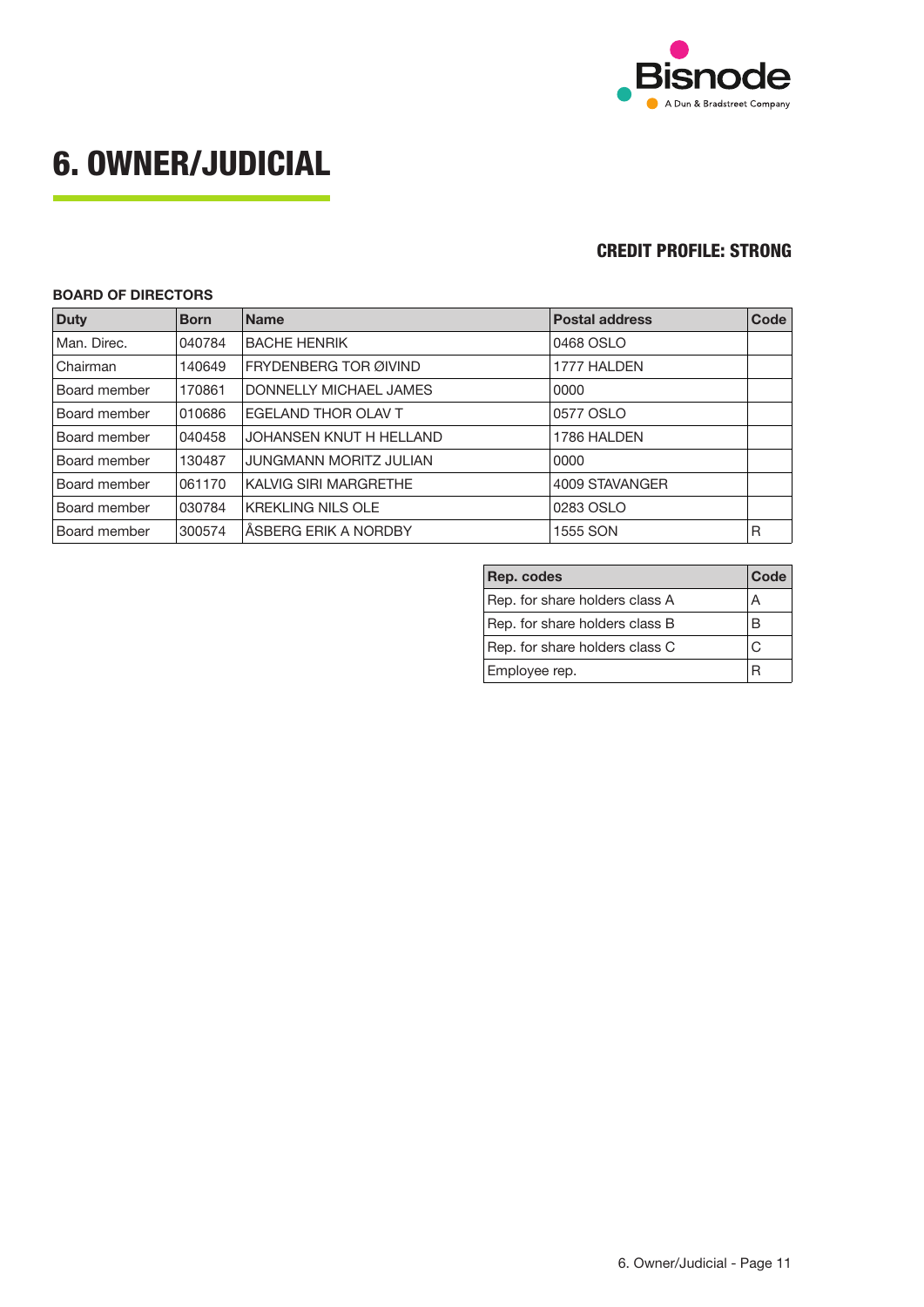

## **6. OWNER/JUDICIAL**

#### **SHAREHOLDERS**

| <b>Name</b>                       |             |            | National ID./ VAT Date of Birth Postal Address | <b>Share</b> |
|-----------------------------------|-------------|------------|------------------------------------------------|--------------|
| KONGSBERG DIGITAL AS              | 916 981 880 |            | 1366 LYSAKER                                   | 22.1 %       |
| ENERGY IMPACT FUND LP             | 0           |            | 0000                                           | 13.87 %      |
| <b>ECAPITAL AS</b>                | 981 949 390 |            | 1783 HALDEN                                    | 13.31 %      |
| NYSNØ KLIMAINVESTERINGER AS       | 920 312 039 |            | 4006 STAVANGER                                 | 8.16 %       |
| EQUINOR ENERGY VENTURES FUND B.V. | 491 915 837 |            | 0000                                           | 8.16 %       |
| <b>INNOGY VENTURES GMBH</b>       | $\Omega$    |            | 0000                                           | 6.53 %       |
| FREDRIKSTAD ENERGI AS             | 971 644 494 |            | <b>1617 FREDRIKSTAD</b>                        | 6.14 %       |
| SOGN OG FJORDANE ENERGI AS        | 984 882 092 |            | 6823 SANDANE                                   | 5.74 %       |
| THE ICT COMPANY AS                | 999 246 982 |            | 1783 HALDEN                                    | 2.5 %        |
| <b>FRYDEN CONSULTING AS</b>       | 997 851 013 |            | 1777 HALDEN                                    | 1.29 %       |
| <b>JOSEPH SIROSH</b>              | 0           |            | 0000                                           | 1.07%        |
| ROSTSKYDD AS                      | 911 796 236 |            | 1555 SON                                       | 1.06 %       |
| KILDAHL JØRGEN                    | 0           | 13-02-1963 | 0000                                           | 1.03%        |
| <b>GUSTAVSEN KNUT EIRIK</b>       | 0           | 07-08-1968 | 1768 HALDEN                                    | 1.02%        |

#### **SUBSIDIARY COMPANY**

| <b>Subsidiary company Name</b>         | Subsidiary company ID   Post office |             | <b>Share</b> | <b>Status</b> |
|----------------------------------------|-------------------------------------|-------------|--------------|---------------|
| <b>ESMART SYSTEMS INTERNATIONAL AS</b> | 925 500 984                         | 1783 HALDEN | 100%         | Active        |
| ESMART SYSTEMS SWEDEN AB               | 353 097 441                         | 0000        | 100 %        |               |
| <b>ESMART SYSTEMS APS</b>              | 305 837 217                         | 0000        | 100 %        |               |
| <b>ESMART SYSTEMS UK LTD</b>           | 221 602 729                         | 0000        | 100 %        |               |
| <b>ESMART SYSTEMS US, INK.</b>         | 80 936 758                          | 0000        | 100 %        |               |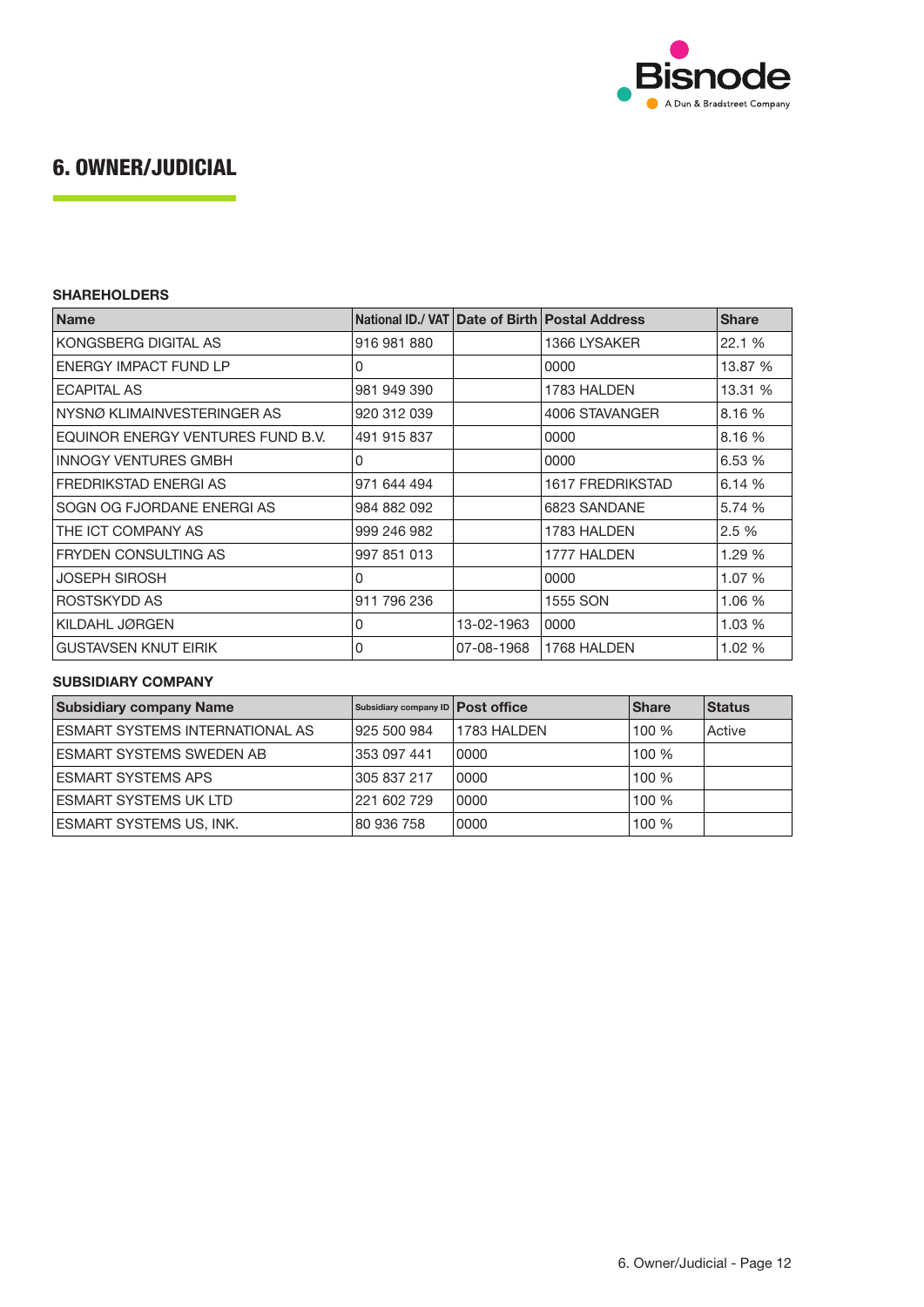

# **7. FINANCE - SUMMARY**

### **CREDIT PROFILE: ACCEPTABLE**

| <b>RESULT</b>                                                 |          |          | Figures in tnok |
|---------------------------------------------------------------|----------|----------|-----------------|
| <b>Fiscal year</b>                                            | 12-2020  | 12-2019  | 12-2018         |
| <b>TOTAL REVENUE</b>                                          | 55 609   | 66 182   | 80 134          |
| Cost of goods                                                 | 13 981   | 17 905   | 17446           |
| Wage costs                                                    | 48 713   | 55 212   | 35 228          |
| Depreciation (ordinary on fixed assets and intangible assets) | 35 891   | 13 2 8 2 | 9 5 5 0         |
| Other operating costs                                         | 12 237   | 12 844   | 19 923          |
| <b>RESULT AFTER DEPRECIATION</b>                              | $-62398$ | $-57108$ | $-2013$         |
| Pre-tax profit (operating result before tax)                  | $-66517$ | $-72058$ | $-2316$         |
| Total tax                                                     | 0        | $-12492$ | 582             |
| <b>NET INCOME</b>                                             | $-66517$ | $-59566$ | $-2898$         |

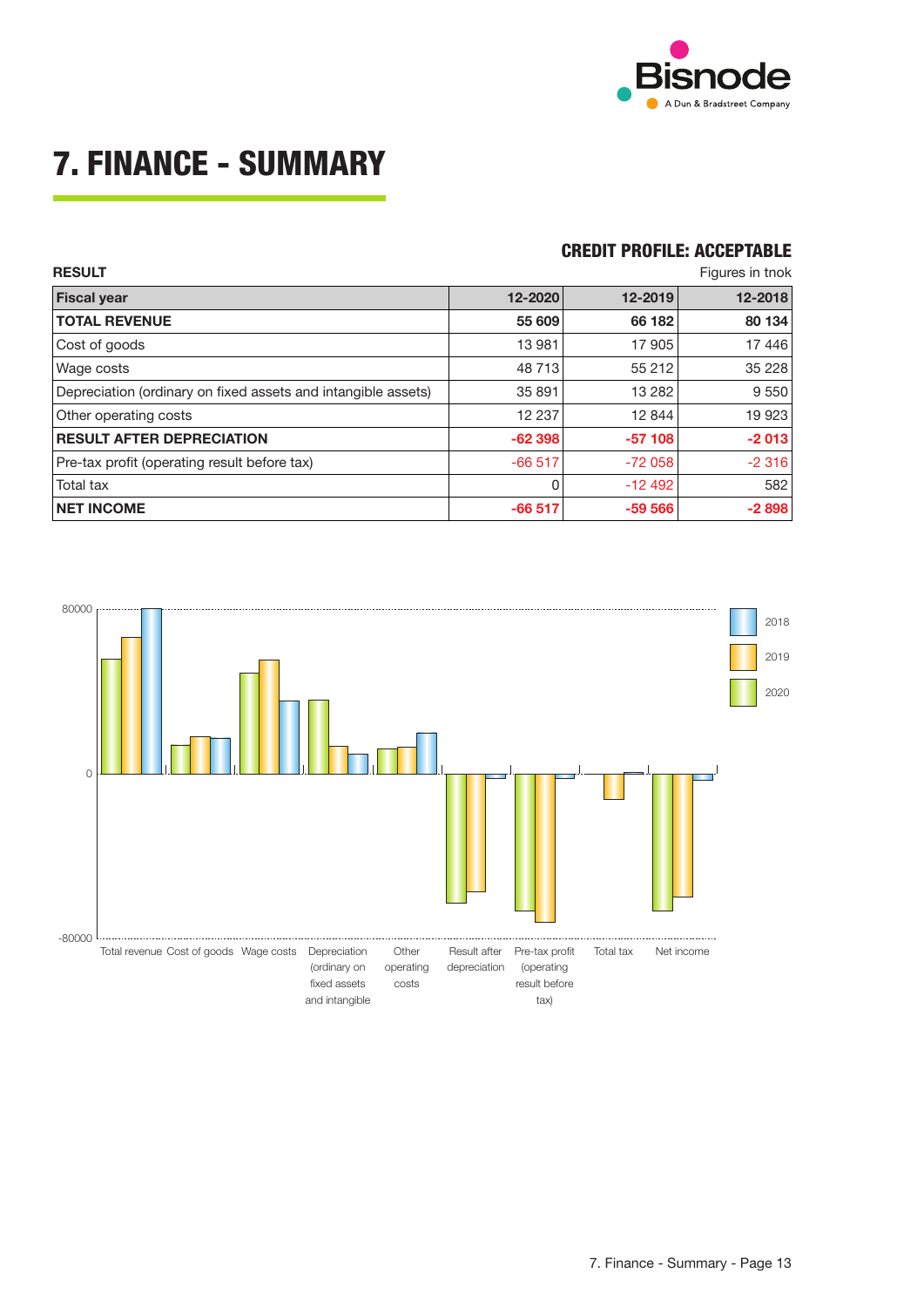

| <b>ASSETS</b>                                    |         |         | Figures in tnok |
|--------------------------------------------------|---------|---------|-----------------|
| <b>Fiscal year</b>                               | 12-2020 | 12-2019 | 12-2018         |
| <b>TOTAL FIXED ASSETS</b>                        | 173 946 | 186 081 | 168 860         |
| Real estate (Land, buildings and other property) | 0       | 0       | 0               |
| Machines/Equipment                               | 0       | 0       | 0               |
| Investments in shares                            | 0       | 0       | 0               |
| <b>TOTAL CURRENT ASSETS (TOTAL)</b>              | 67 169  | 118 511 | 87 190          |
| Inventories                                      | 0       | 0       | 100             |
| Accounts receivables                             | 3 4 9 7 | 6907    | 4897            |
| Cash / Bank deposits etc.                        | 53 362  | 92 121  | 78 762          |
| <b>TOTAL ASSETS</b>                              | 241 114 | 304 592 | 256 050         |

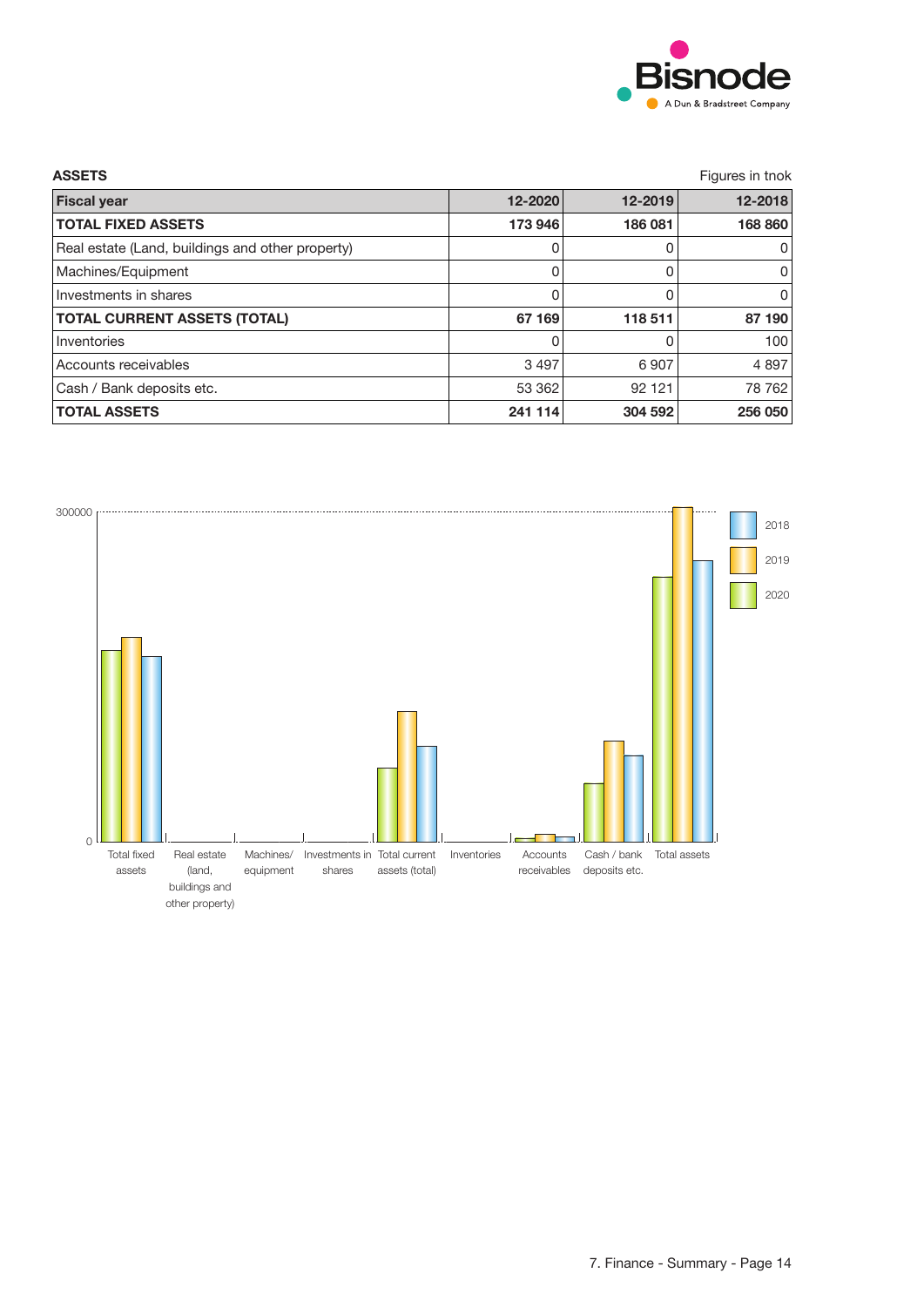

| <b>LIABILITY / EQUITY</b>             |         |         | Figures in tnok |
|---------------------------------------|---------|---------|-----------------|
| <b>Fiscal year</b>                    | 12-2020 | 12-2019 | 12-2018         |
| <b>SHAREHOLDERS EQUITY</b>            | 160 803 | 237 054 | 201 485         |
| Share capital                         | 1412    | 1412    | 90 879          |
| <b>TOTAL LONG-TERM LIABILITIES</b>    | 47 463  | 37 165  | 16 584          |
| <b>TOTAL CURRENT LIABILITIES</b>      | 32 848  | 30 372  | 37 981          |
| Accounts payable (Trade creditors)    | 6 1 0 1 | 5452    | 11 869          |
| Public duties payable                 | 4 8 9 1 | 5407    | 4 0 5 9         |
| <b>TOTAL LIABILITIES &amp; EQUITY</b> | 241 114 | 304 592 | 256 050         |



### **REMARKS FROM AUDITOR**

No auditor remarks registered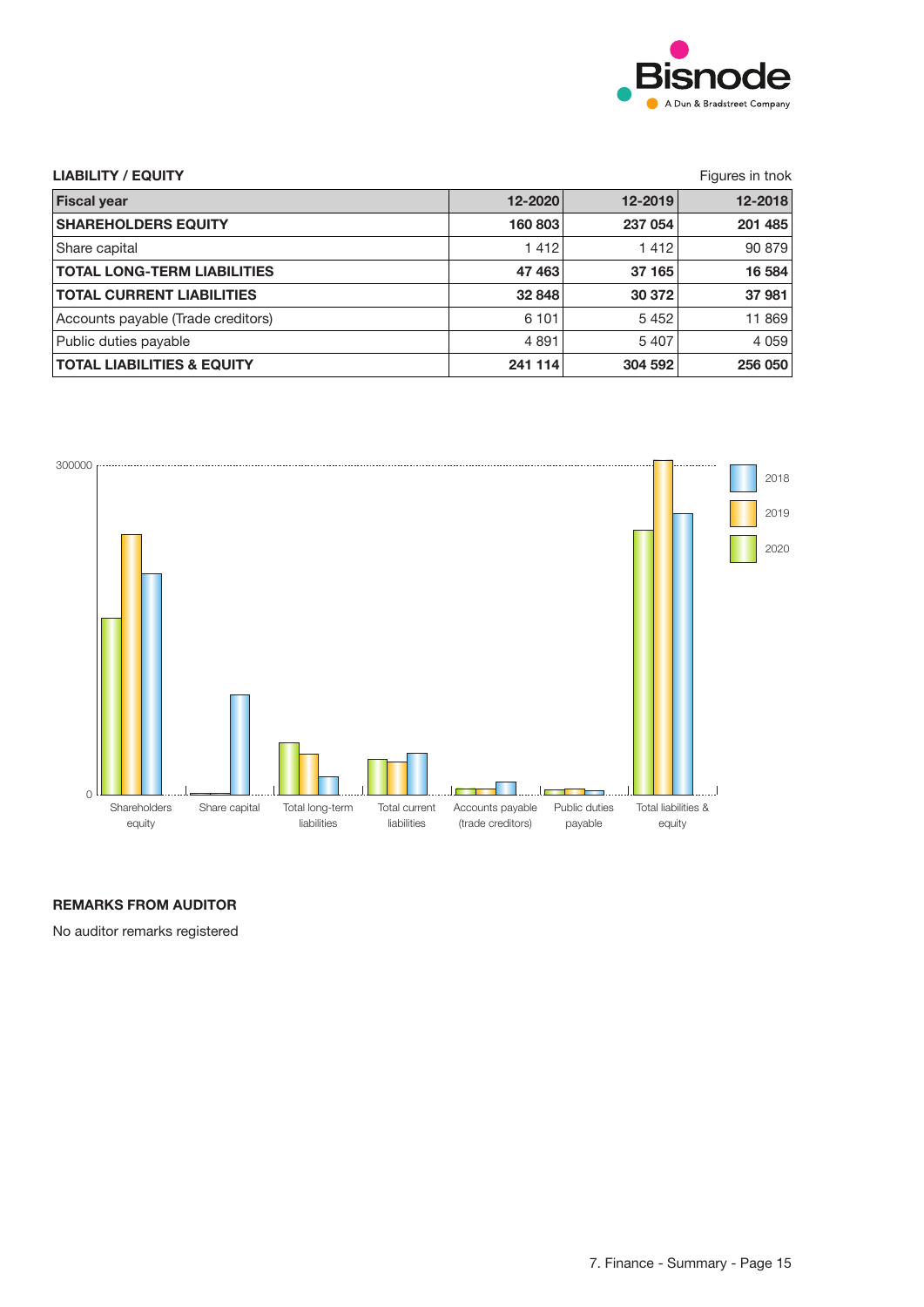

## **8. GROUP FINANCE - SUMMARY**

| <b>RESULT</b>                                                 |          |          | Figures in tnok |
|---------------------------------------------------------------|----------|----------|-----------------|
| <b>Fiscal year</b>                                            | 12-2020  | 12-2019  | 12-2018         |
|                                                               | 64 536   | 63 927   | 67 352          |
| Cost of goods                                                 | 25 538   | 14 8 69  | 16 4 36         |
| Wage costs                                                    | 68 203   | 71 998   | 42 355          |
| Depreciation (ordinary on fixed assets and intangible assets) | 35 935   | 13 649   | 9 6 5 2         |
| Other operating costs                                         | 16840    | 23 4 88  | 26 176          |
| <b>RESULT AFTER DEPRECIATION</b>                              | $-89165$ | $-84124$ | $-27267$        |
| Pre-tax profit (operating result before tax)                  | $-94352$ | $-97649$ | $-28739$        |
| Total tax                                                     | 9        | $-12544$ | 582             |
| <b>NET INCOME</b>                                             | $-94361$ | $-85104$ | $-29322$        |

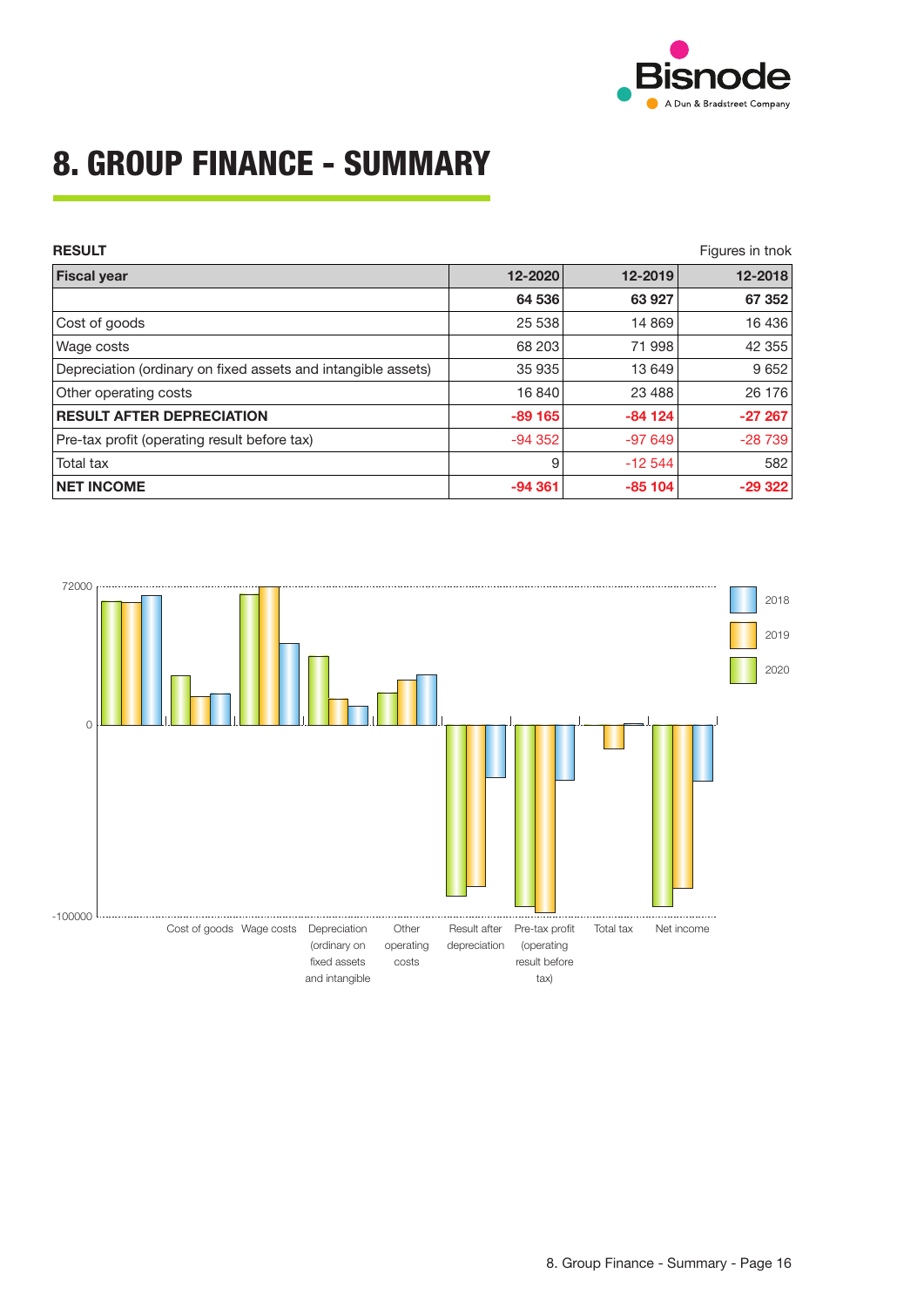

| <b>ASSETS</b>                                    |         |         | Figures in tnok |
|--------------------------------------------------|---------|---------|-----------------|
| <b>Fiscal year</b>                               | 12-2020 | 12-2019 | 12-2018         |
| <b>TOTAL FIXED ASSETS</b>                        | 80 105  | 116 905 | 123 603         |
| Real estate (Land, buildings and other property) |         | 0       | 0               |
| Machines/Equipment                               | 0       | 0       | 0               |
| Investments in shares                            | 0       | 0       | 0               |
| <b>TOTAL CURRENT ASSETS (TOTAL)</b>              | 74 365  | 124 163 | 92 419          |
| Inventories                                      | 0       | 0       | 100             |
| Accounts receivables                             | 5 2 3 8 | 10 896  | 7 1 1 7         |
| Cash / Bank deposits etc.                        | 57 804  | 93 510  | 81 068          |
| <b>TOTAL ASSETS</b>                              | 154 470 | 241 067 | 216 023         |

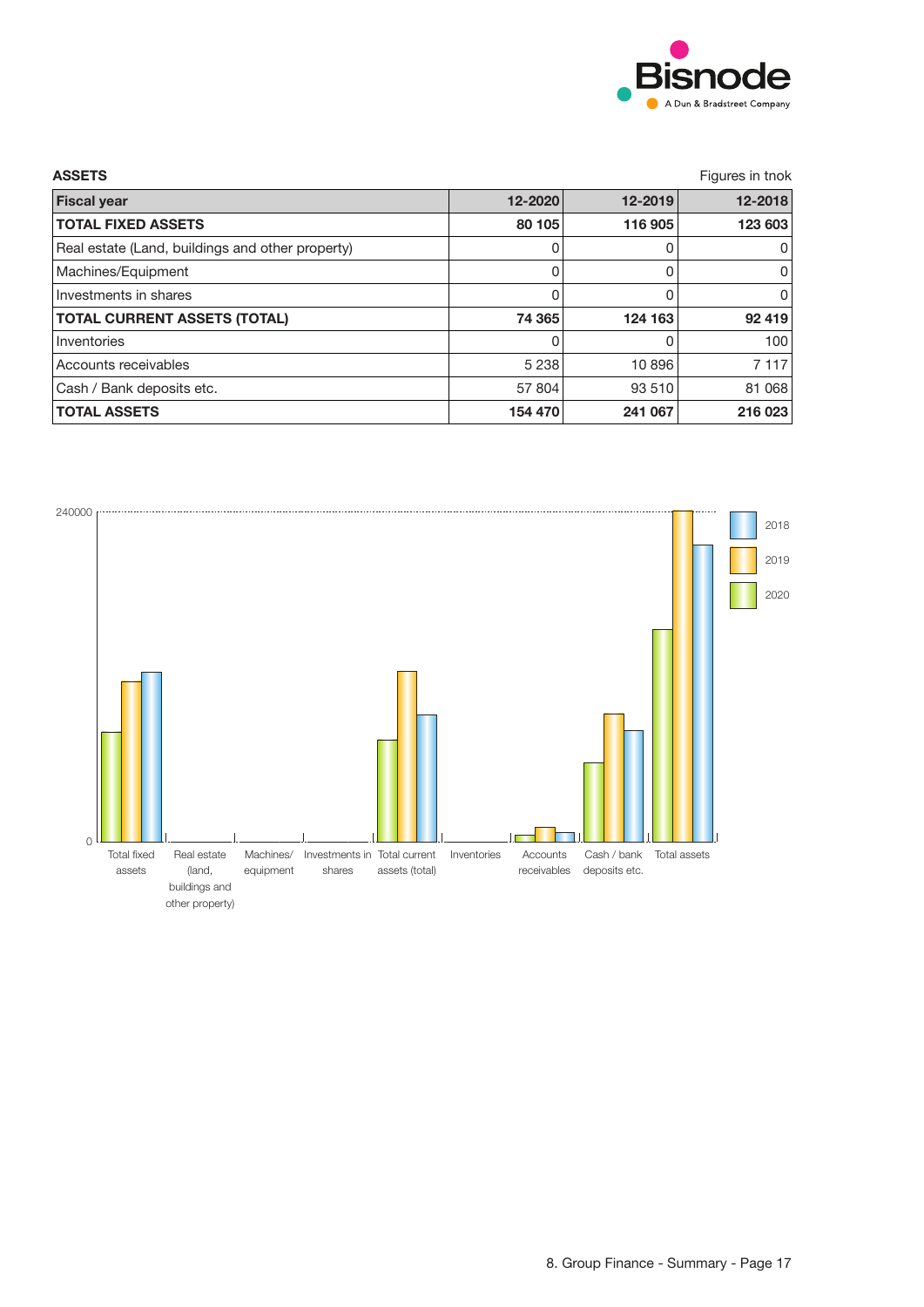

| <b>LIABILITY / EQUITY</b>             | Figures in tnok |         |         |
|---------------------------------------|-----------------|---------|---------|
| <b>Fiscal year</b>                    | 12-2020         | 12-2019 | 12-2018 |
| <b>SHAREHOLDERS EQUITY</b>            | 68 948          | 169 535 | 159888  |
| Share capital                         | 1412            | 1412    | 90 879  |
| <b>TOTAL LONG-TERM LIABILITIES</b>    | 47 463          | 37 362  | 16847   |
| <b>TOTAL CURRENT LIABILITIES</b>      | 38 058          | 34 170  | 39 287  |
| Accounts payable (Trade creditors)    | 6 1 5 7         | 7 2 7 9 | 12 295  |
| Public duties payable                 | 0               | 6 3 9 0 | 4 3 8 5 |
| <b>TOTAL LIABILITIES &amp; EQUITY</b> | 154 470         | 241 067 | 216 023 |

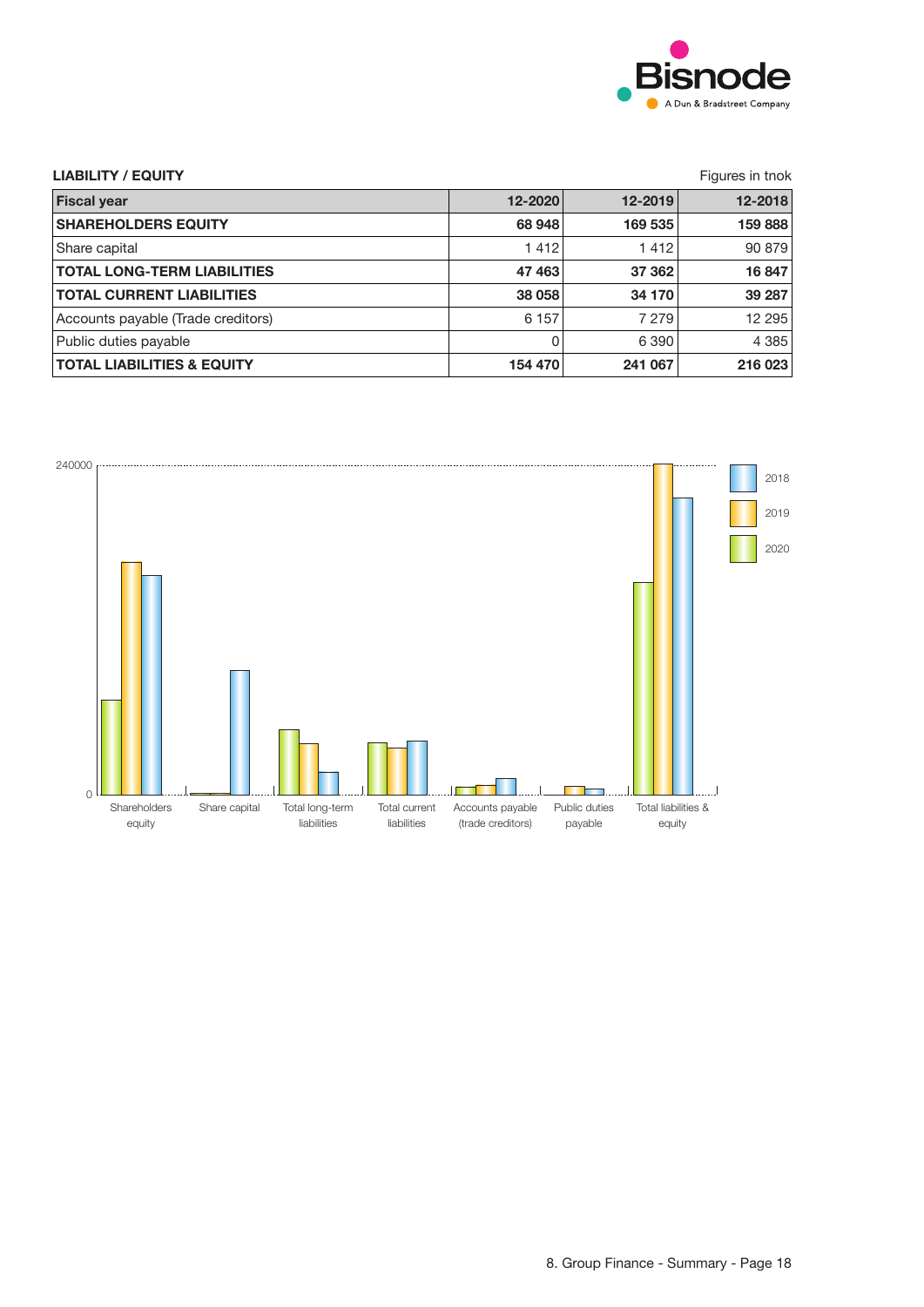

## **9. FINANCIAL STATEMENT**

### **CREDIT PROFILE: ACCEPTABLE**

| <b>INCOME STATEMENT</b>                                           |          | Figures in tnok |         |
|-------------------------------------------------------------------|----------|-----------------|---------|
| <b>Fiscal year</b>                                                | 12-2020  | 12-2019         | 12-2018 |
| <b>TOTAL REVENUE</b>                                              | 55 609   | 66 182          | 80 134  |
| Sales income                                                      | 51828    | 59 179          | 71 062  |
| Other operating income                                            | 3781     | 7 0 0 4         | 9073    |
| Cost of goods                                                     | 13 981   | 17 905          | 17 446  |
| Movement in inventories                                           | 0        | 0               | 0       |
| Wage costs                                                        | 48713    | 55 212          | 35 228  |
| Depreciation (ordinary on fixed assets and intangible assets)     | 35 891   | 13 282          | 9 5 5 0 |
| Write-down (on fixed assets and tangible assets)                  | 7 1 8 5  | 24 047          | 0       |
| Other operating costs                                             | 12 237   | 12 844          | 19 923  |
| <b>RESULT AFTER DEPRECIATION</b>                                  | $-62398$ | $-57108$        | $-2013$ |
| Investment subsidiaries (income from subsidiaries)                | 0        | 0               | 0       |
| Investment group (income from other group entities)               | 0        | 0               | 0       |
| Other investments (income from associates)                        | 0        | 0               | 0       |
| Interest income group                                             | 1764     | 0               | 0       |
| Other interest income                                             | 0        | 2 3 2 4         | 707     |
| Other financial income                                            | 252      | 349             | 1847    |
| Change of value financial current assets                          | 0        | 0               | 0       |
| Depreciation current financial assets (write-down)                | 0        | 0               | 0       |
| Depreciation fixed financial assets (write-down)                  | 0        | 0               | 0       |
| Interest costs group (interest paisd to group companies)          | 0        | 0               | 0       |
| Other interest costs                                              | 0        | 1 5 9 5         | 1 3 5 5 |
| Other financial costs                                             | 6 1 3 5  | 16 0 28         | 1 501   |
| Pre-tax profit (operating result before tax)                      | $-66517$ | $-72058$        | $-2316$ |
| Tax on ordinary profit                                            | 0        | $-12492$        | 582     |
| <b>Ordinary operating profit</b>                                  | $-66517$ | $-59566$        | $-2898$ |
| Extraordinary income                                              | 0        | 0               | 0       |
| Extraordinary costs                                               | 0        | 0               | 0       |
| Tax on extraordinary profit                                       | 0        | 0               | 0       |
| Total tax                                                         | 0        | $-12492$        | 582     |
| Minority interests                                                | 0        | 0               | 0       |
| <b>Net income</b>                                                 | $-66517$ | $-59566$        | $-2898$ |
| Group contribution                                                | 0        | 0               | 0       |
| Dividend                                                          | 0        | 0               | 0       |
| Transfer assessment differences (Reserve for valuation variances) | 0        | 0               | 0       |
| Transfer other equity                                             | $-66517$ | $-59566$        | $-2898$ |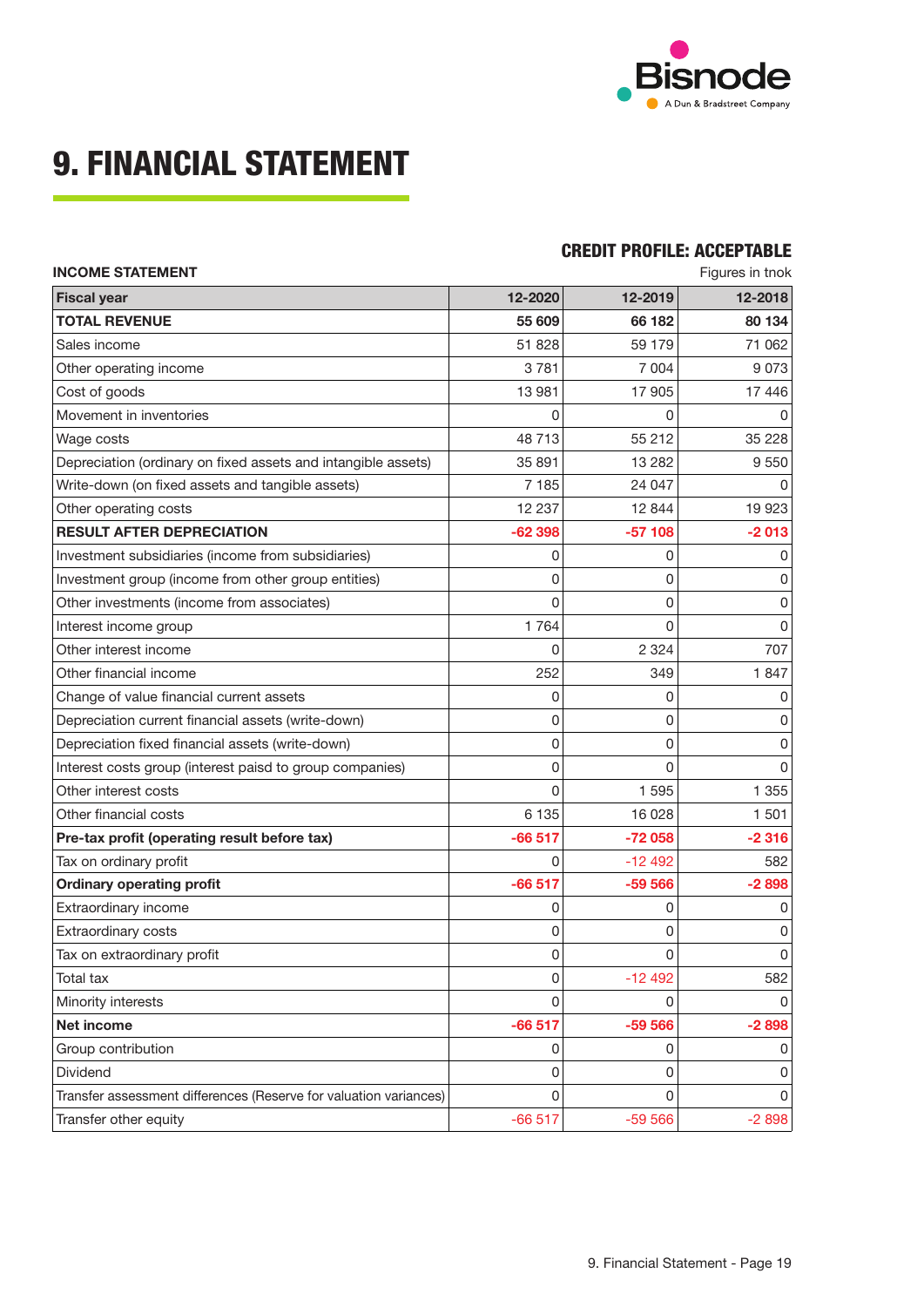

| <b>ASSETS</b>                                                                   |              |          | Figures in tnok |
|---------------------------------------------------------------------------------|--------------|----------|-----------------|
| <b>Fiscal year</b>                                                              | 12-2020      | 12-2019  | 12-2018         |
| <b>TOTAL FIXED ASSETS</b>                                                       | 173 946      | 186 081  | 168 860         |
| <b>Total intangiable assets</b>                                                 | 78 215       | 113 806  | 104 266         |
| Research and development                                                        | 60 362       | 68 575   | 94 897          |
| Patents etc. (Patents, Concessions, Licences, Trade mark)                       | 17853        | 22 219   | 610             |
| Deferred tax asset                                                              | 0            | 23 012   | 8759            |
| Goodwill                                                                        | $\Omega$     | 0        | 0               |
| Durable assets (total) (Tangible fixed assets)                                  | 1 642        | 2 4 5 2  | 2 5 21          |
| Real estate (Land, buildings and other property)                                | 0            | 0        | 0               |
| Machines/Equipment                                                              | 0            | 0        | 0               |
| Ships, rigs, aeroplanes etc.                                                    | 0            | 0        | 0               |
| Working moveable property (Fixtures and fittings, tools, office machinery etc.) | 1 6 4 2      | 2 4 5 2  | 2 5 2 1         |
| <b>Financial fixed assets (total)</b>                                           | 94 090       | 69823    | 62 073          |
| Investments in subsidiaries                                                     | 2 1 1 6      | 71       | 71              |
| Investments in other group companies                                            | 0            | 0        | 0               |
| Group receivables                                                               | 91 859       | 69 042   | 42 288          |
| Investments in other associates                                                 | 81           | 207      | 19 217          |
| Loans to associates and joint ventures                                          | 0            | 0        | 0               |
| Investments in shares                                                           | 0            | 0        | 0               |
| Bonds and other receivables                                                     | 34           | 503      | 497             |
| Pension fund                                                                    | 0            | 0        | 0               |
| <b>Other fixed assets</b>                                                       | -1           | 0        |                 |
| <b>TOTAL CURRENT ASSETS (TOTAL)</b>                                             | 67 169       | 118 511  | 87 190          |
| <b>Inventories</b>                                                              | 0            | 0        | 100             |
| Raw materials                                                                   | 0            | 0        | 0               |
| Produced goods                                                                  | 0            | 0        | 0               |
| Finished goods                                                                  | $\mathbf{0}$ | 0        | 100             |
| <b>Account receivables (total)</b>                                              | 8807         | 14 790   | 8 3 28          |
| Accounts receivables                                                            | 3 4 9 7      | 6 9 0 7  | 4897            |
| Other receivables                                                               | 5 3 1 0      | 7883     | 3 4 3 1         |
| Group receivables (total)                                                       | 0            | 0        | 0               |
| Claim on payment company capital (Subscribed capital but not paid)              | 0            | $\Omega$ | 0               |
| Investments (total)                                                             | 5 0 0 0      | 11 600   | 0               |
| Shares in group companies                                                       | 0            | 0        | 0               |
| Other shares (Quoted investment shares)                                         | 0            | 0        | 0               |
| Other bonds (Quoted bonds)                                                      | 0            | 0        | 0               |
| Other quoted financial instruments                                              | $\Omega$     | $\Omega$ | 0               |
| Other financial instruments                                                     | 5 0 0 0      | 11 600   | 0               |
| Cash / Bank deposits etc.                                                       | 53 362       | 92 121   | 78 762          |
| Other current assets                                                            | 0            | 0        | 0               |
| <b>TOTAL ASSETS</b>                                                             | 241 114      | 304 592  | 256 050         |
| Pledges                                                                         | 0            | 0        | 0               |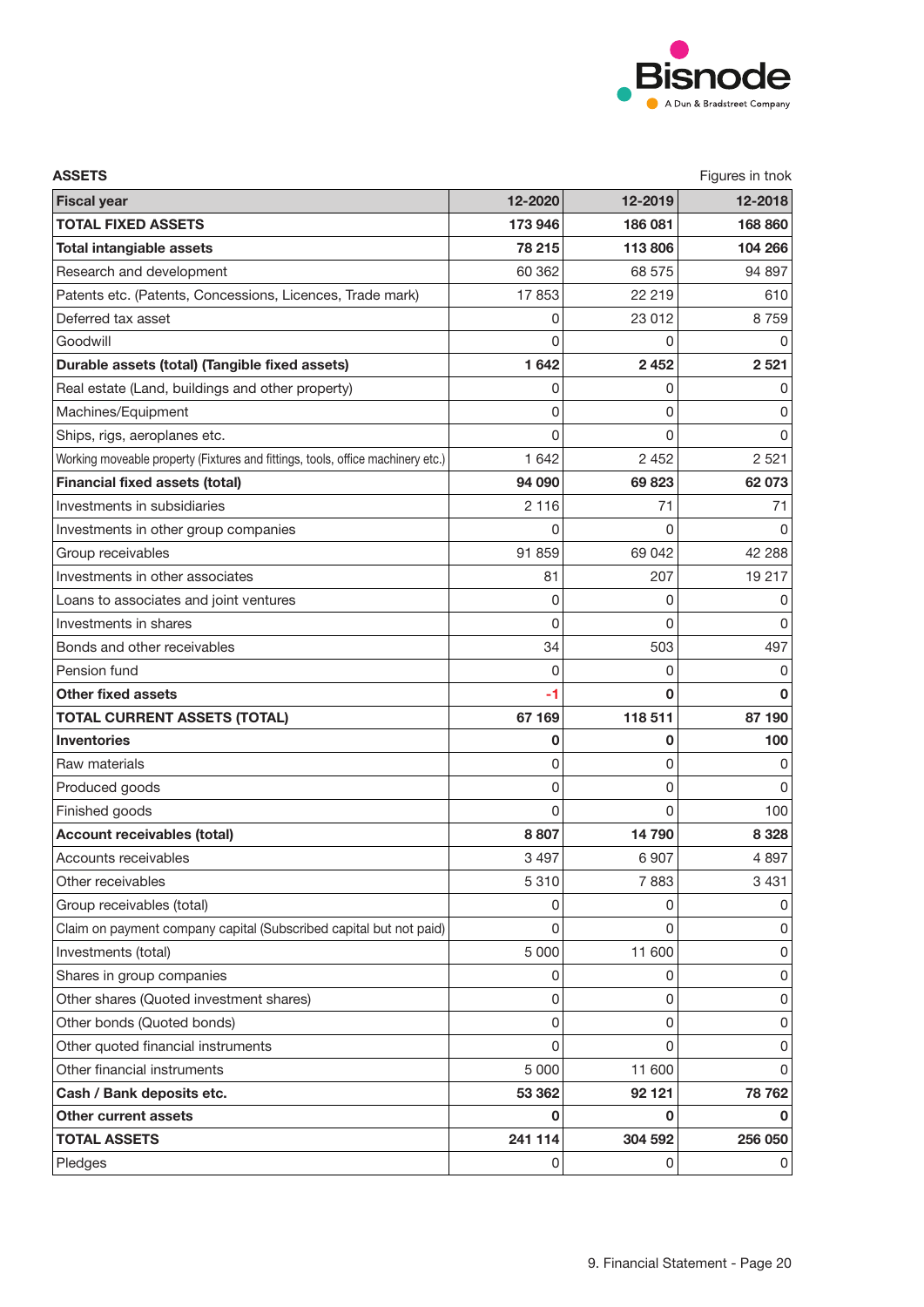

| <b>LIABILITY / EQUITY</b>                        | Figures in tnok |             |                                                       |
|--------------------------------------------------|-----------------|-------------|-------------------------------------------------------|
| <b>Fiscal year</b>                               | 12-2020         | 12-2019     | 12-2018                                               |
| <b>SHAREHOLDERS EQUITY</b>                       | 160 803         | 237 054     | 201 485                                               |
| Deposit equity (Paid-in capital)                 | 319 251         | 305 115     | 209 979                                               |
| Share capital                                    | 1412            | 1412        | 90 879                                                |
| Own shares                                       | O               | 0           | 0                                                     |
| Profit fund                                      | 301 941         | 303 702     | 119 100                                               |
| <b>Earned equity</b>                             | $-158448$       | $-68061$    | $-8495$                                               |
| Transfer assessment difference                   | 0               | 0           | 0                                                     |
| Other restricted equity                          | $-158448$       | $-68061$    | $-8495$                                               |
| <b>LIABILITIES</b>                               | 80 311          | 67 537      | 54 565                                                |
| <b>Total long-term liabilities</b>               | 47 463          | 37 165      | 16 584                                                |
| Allocation liabilities (Provisions)              | 0               | 0           | 0                                                     |
| <b>Pension liabilities</b>                       | 0               | 0           | 0                                                     |
| Deferred tax liabilities                         | 0               | $\mathbf 0$ | $\overline{0}$                                        |
| Other allocations liabilities (Other provisions) | $\mathbf{0}$    | 0           | 0                                                     |
| Other long-term liabilities                      | 47 463          | 37 165      | 16 584                                                |
| Converted debt (Convertible loans)               | 0               | 0           | $\overline{0}$                                        |
| Bond Ioan (Certificate Ioans)                    | $\Omega$        | 0           | $\overline{0}$                                        |
| Debt to credit companies (long-term)             | 32 571          | 18 4 36     | 16 584                                                |
| Long-term group liabilities                      | 0               | 0           | 0                                                     |
| Subordinated loan capital                        | 0               | 0           | $\overline{0}$                                        |
| Other long-term debt                             | 14 892          | 18729       | $\overline{0}$                                        |
| <b>Total current liabilities</b>                 | 32 848          | 30 372      | 37 981                                                |
| Converted debt (Convertible loans)               | 0               | 0           | 0                                                     |
| Certificate loans                                | 0               | 0           | 0                                                     |
| Debt to credit companies (short-term)            | 0               | 0           | 0                                                     |
| Bank overdraft                                   | 0               | 0           | 0                                                     |
| Accounts payable (Trade creditors)               | 6 101           | 5 4 5 2     | 11 869                                                |
| Tax payable                                      | 0               | 0           | $\mathsf{O}\!\!\!\!\rule{0.3pt}{1.1ex}\hspace{0.5pt}$ |
| Public duties payable                            | 4891            | 5 4 0 7     | 4 0 5 9                                               |
| Intercompany payable (short-term)                | 0               | 0           | $\overline{0}$                                        |
| <b>Dividends</b>                                 | 0               | 0           | $\overline{0}$                                        |
| Other current liabilities                        | 21 856          | 19513       | 22 053                                                |
| <b>TOTAL LIABILITIES &amp; EQUITY</b>            | 241 114         | 304 592     | 256 050                                               |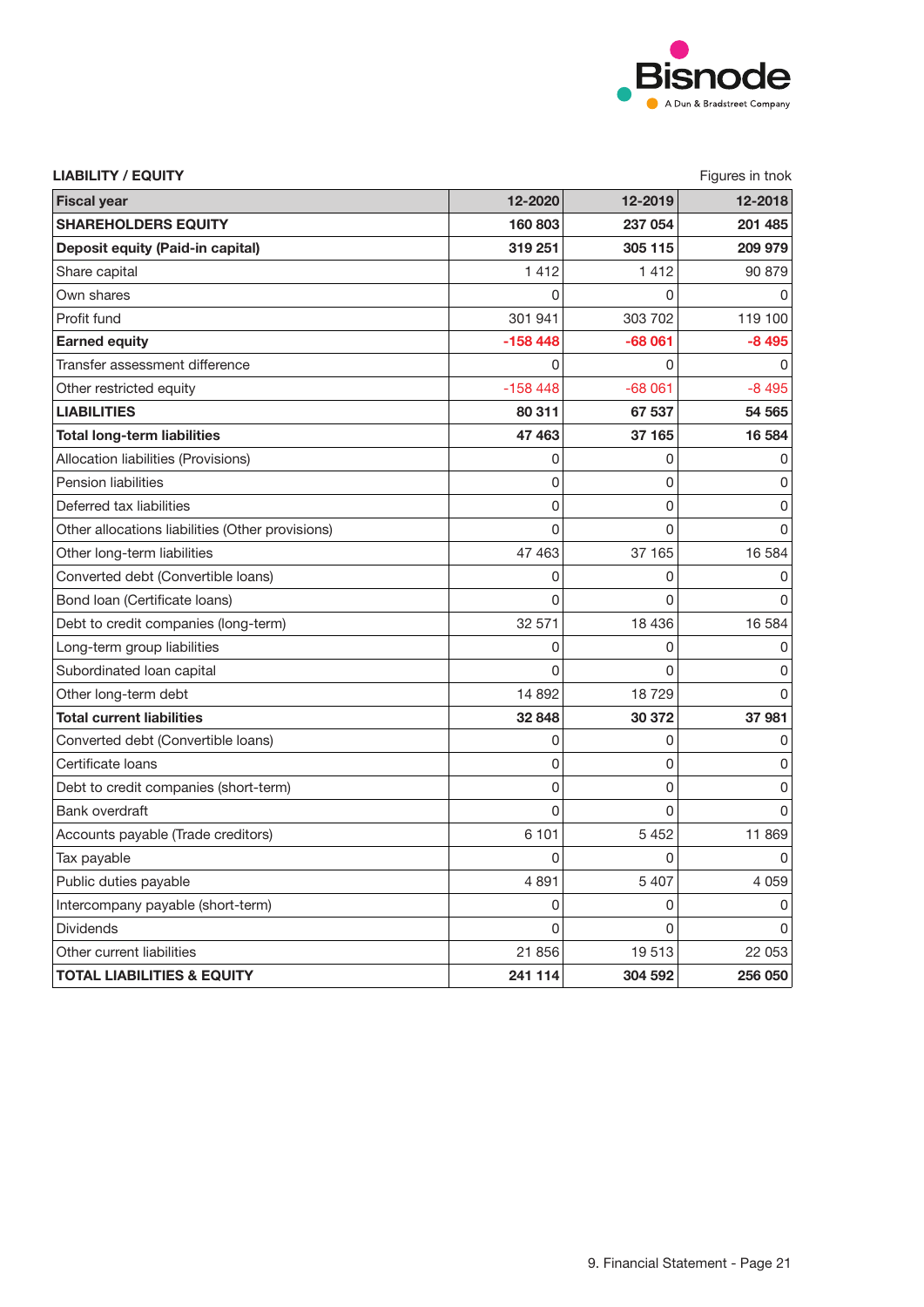

# **10. GROUP FINANCIAL**

| <b>INCOME STATEMENT</b>                                           |              | Figures in tnok     |                                                       |
|-------------------------------------------------------------------|--------------|---------------------|-------------------------------------------------------|
| <b>Fiscal year</b>                                                | 12-2020      | 12-2019             | 12-2018                                               |
| <b>TOTAL REVENUE</b>                                              | 64 536       | 63927               | 67 352                                                |
| Sales income                                                      | 60 525       | 56 924              | 58 280                                                |
| Other operating income                                            | 4 0 1 1      | 7 0 0 4             | 9073                                                  |
| Cost of goods                                                     | 25 5 38      | 14 8 69             | 16 4 36                                               |
| Movement in inventories                                           | 0            | 0                   | 0                                                     |
| Wage costs                                                        | 68 203       | 71 998              | 42 355                                                |
| Depreciation (ordinary on fixed assets and intangible assets)     | 35 935       | 13 649              | 9652                                                  |
| Write-down (on fixed assets and tangible assets)                  | 7 1 8 5      | 24 047              | $\overline{0}$                                        |
| Other operating costs                                             | 16 840       | 23 4 8 8            | 26 176                                                |
| <b>Result after depreciation</b>                                  | $-89165$     | $-84124$            | $-27267$                                              |
| Investment subsidiaries (income from subsidiaries)                | 0            | 0                   | $\overline{0}$                                        |
| Investment group (income from other group entities)               | 208          | -9                  | $\overline{0}$                                        |
| Other investments (income from associates)                        | 0            | 0                   | 0                                                     |
| Interest income group                                             | 0            | 0                   | $\overline{0}$                                        |
| Other interest income                                             | $\mathbf{0}$ | 660                 | 131                                                   |
| Other financial income                                            | 654          | 350                 | 886                                                   |
| Change of value financial current assets                          | 0            | 0                   | $\overline{0}$                                        |
| Depreciation current financial assets (write-down)                | 0            | 0                   | $\overline{0}$                                        |
| Depreciation fixed financial assets (write-down)                  | 0            | 0                   | $\overline{0}$                                        |
| Interest costs group (interest paisd to group companies)          | 0            | 0                   | $\overline{0}$                                        |
| Other interest costs                                              | $\mathbf{0}$ | 1 5 9 7             | 1 3 1 3                                               |
| Other financial costs                                             | 6 0 4 9      | 12 928              | 1 1 7 6                                               |
| Pre-tax profit (operating result before tax)                      | $-94352$     | $-97649$            | $-28739$                                              |
| Tax on ordinary profit                                            | 9            | $-12544$            | 582                                                   |
| <b>Ordinary operating profit</b>                                  | $-94361$     | $-85104$            | $-29322$                                              |
| Extraordinary income                                              | 0            | 0                   | 0                                                     |
| Extraordinary costs                                               | 0            | 0                   | $\mathsf{O}\!\!\!\!\rule{0.3pt}{1.1ex}\hspace{0.5pt}$ |
| Tax on extraordinary profit                                       | 0            | 0                   | $\overline{0}$                                        |
| Total tax                                                         | 9            | $-12544$            | 582                                                   |
| Minority interests                                                | 0            | 0                   | $\overline{0}$                                        |
| Net income                                                        | $-94361$     | $-85104$            | $-29322$                                              |
| Group contribution                                                | 0            | 0                   | $\mathsf{O}\!\!\!\!\rule{0.3pt}{1.1ex}\hspace{0.5pt}$ |
| Dividend                                                          | $\pmb{0}$    | 0                   | $\overline{0}$                                        |
| Transfer assessment differences (Reserve for valuation variances) | $\mathsf 0$  | $\mathsf{O}\xspace$ | $\boldsymbol{0}$                                      |
| Transfer other equity                                             | $\pmb{0}$    | 0                   | $\boldsymbol{0}$                                      |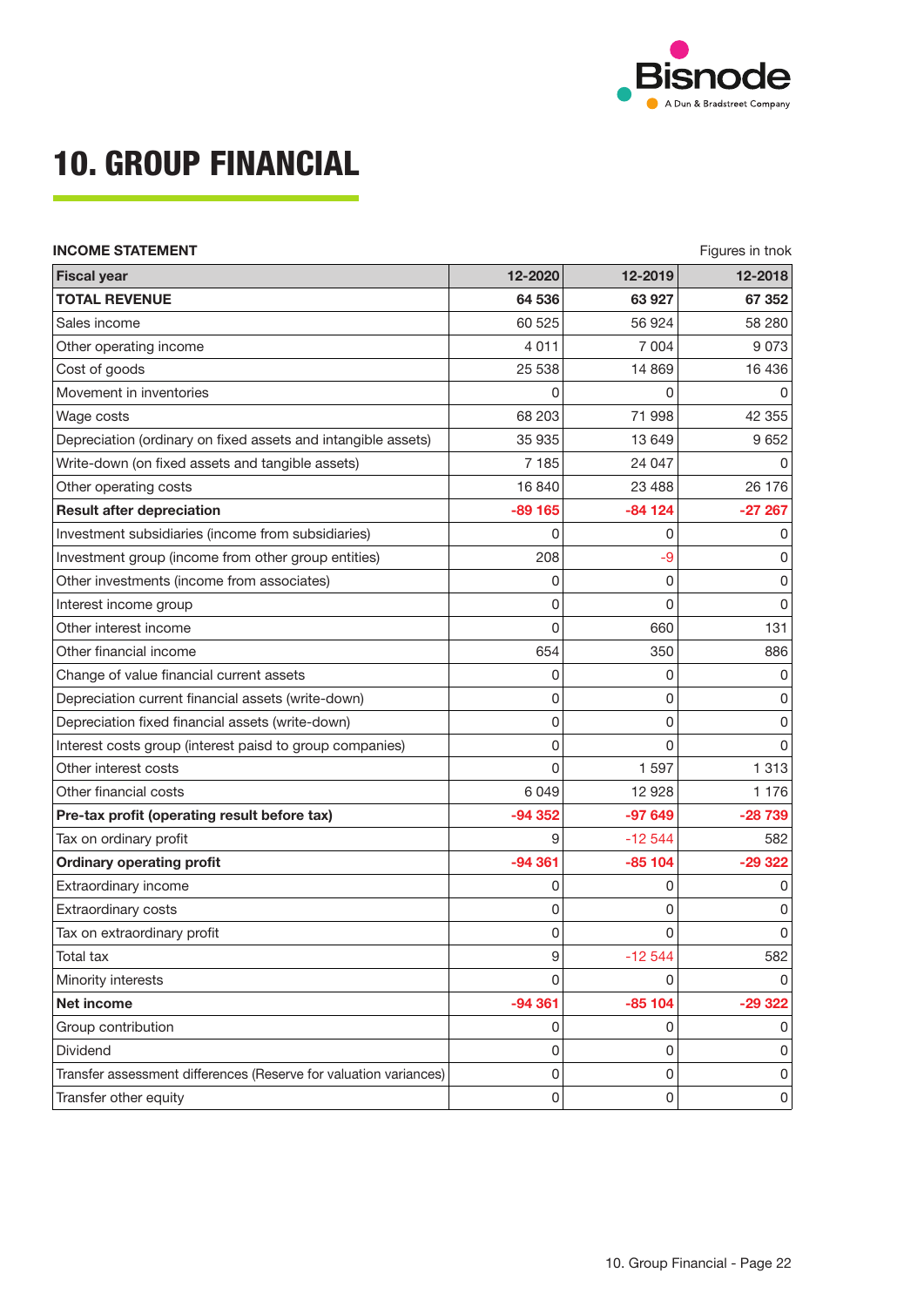

| <b>ASSETS</b>                                                                   |              |          | Figures in tnok |
|---------------------------------------------------------------------------------|--------------|----------|-----------------|
| <b>Fiscal year</b>                                                              | 12-2020      | 12-2019  | 12-2018         |
| <b>TOTAL FIXED ASSETS</b>                                                       | 80 105       | 116 905  | 123 603         |
| <b>Total intangiable assets</b>                                                 | 78 215       | 113835   | 104 266         |
| Research and development                                                        | 60 453       | 68 575   | 94 897          |
| Patents etc. (Patents, Concessions, Licences, Trade mark)                       | 17 762       | 22 219   | 610             |
| Deferred tax asset                                                              | 0            | 23 041   | 8759            |
| Goodwill                                                                        | $\Omega$     | 0        | 0               |
| Durable assets (total) (Tangible fixed assets)                                  | 1 645        | 2 5 6 4  | 2913            |
| Real estate (Land, buildings and other property)                                | 0            | 0        | 0               |
| Machines/Equipment                                                              | 0            | 0        | 0               |
| Ships, rigs, aeroplanes etc.                                                    | 0            | 0        | 0               |
| Working moveable property (Fixtures and fittings, tools, office machinery etc.) | 1 6 4 5      | 2 5 6 4  | 2913            |
| <b>Financial fixed assets (total)</b>                                           | 245          | 506      | 16 4 24         |
| Investments in subsidiaries                                                     | 0            | 0        | 0               |
| Investments in other group companies                                            | 0            | 0        | 0               |
| Group receivables                                                               | 0            | 0        | O               |
| Investments in other associates                                                 | 211          | 3        | 15 9 27         |
| Loans to associates and joint ventures                                          | 0            | 0        | 0               |
| Investments in shares                                                           | 0            | 0        | 0               |
| Bonds and other receivables                                                     | 34           | 503      | 497             |
| Pension fund                                                                    | 0            | 0        | 0               |
| <b>Other fixed assets</b>                                                       | 0            | O        |                 |
| <b>TOTAL CURRENT ASSETS (TOTAL)</b>                                             | 74 365       | 124 163  | 92 419          |
| <b>Inventories</b>                                                              | 0            | 0        | 100             |
| Raw materials                                                                   | 0            | 0        | 0               |
| Produced goods                                                                  | 0            | 0        | 0               |
| Finished goods                                                                  | $\mathbf{0}$ | 0        | 0               |
| <b>Account receivables (total)</b>                                              | 11 561       | 19 0 52  | 11 251          |
| Accounts receivables                                                            | 5 2 3 8      | 10896    | 7 1 1 7         |
| Other receivables                                                               | 6 3 2 3      | 8 1 5 6  | 4 1 3 4         |
| Group receivables (total)                                                       | 0            | 0        | 0               |
| Claim on payment company capital (Subscribed capital but not paid)              | 0            | 0        | 0               |
| Investments (total)                                                             | 5 0 0 0      | 11 600   | 0               |
| Shares in group companies                                                       | 0            | 0        | 0               |
| Other shares (Quoted investment shares)                                         | 0            | 0        | 0               |
| Other bonds (Quoted bonds)                                                      | 0            | 0        | 0               |
| Other quoted financial instruments                                              | $\Omega$     | $\Omega$ | 0               |
| Other financial instruments                                                     | 5 0 0 0      | 11 600   | 0               |
| Cash / Bank deposits etc.                                                       | 57 804       | 93 510   | 81 068          |
| Other current assets                                                            | 0            | 1        | 0               |
| <b>TOTAL ASSETS</b>                                                             | 154 470      | 241 067  | 216 023         |
| Pledges                                                                         | 0            | 0        | 0               |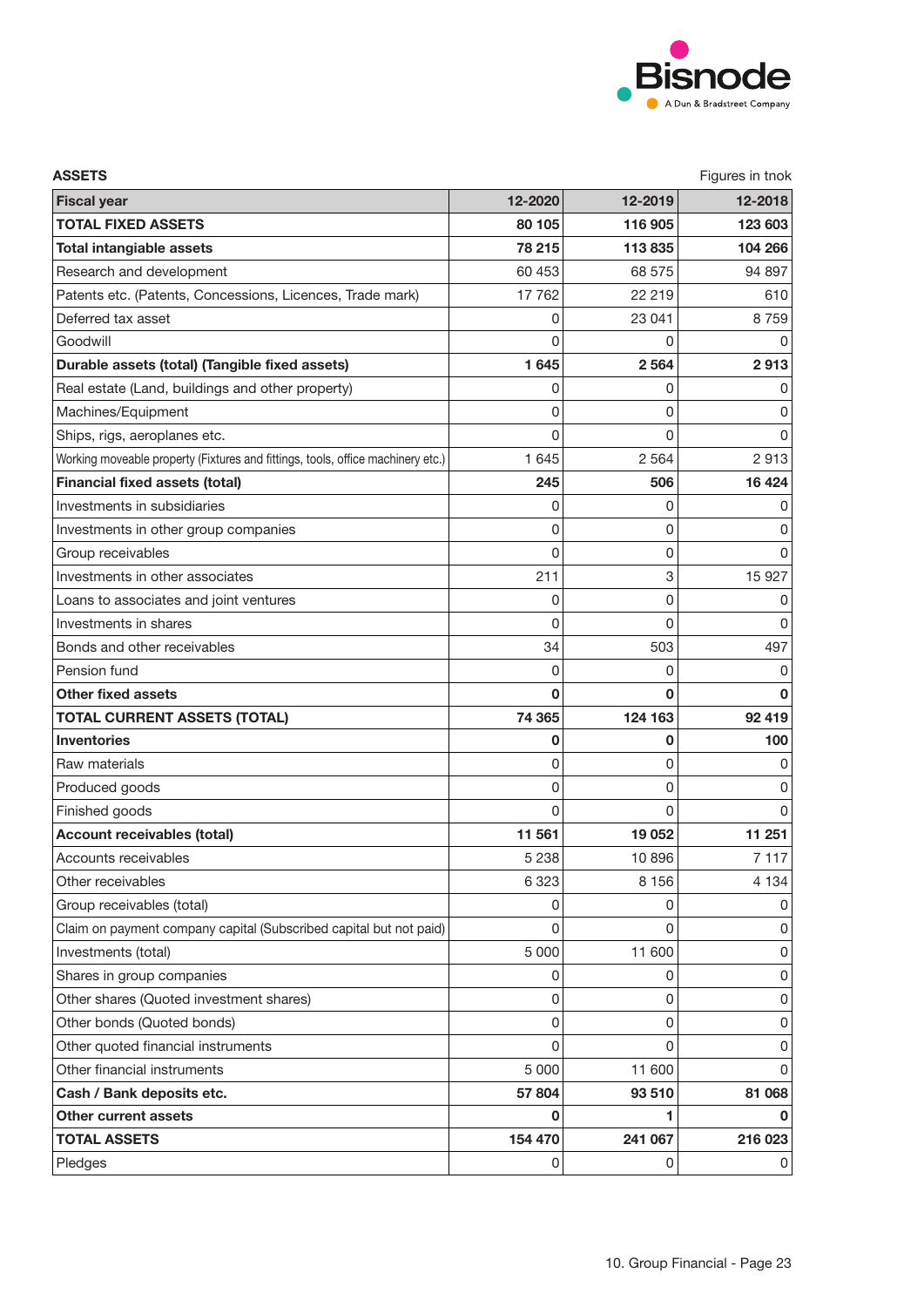

| <b>LIABILITY / EQUITY</b>                        |              |           | Figures in tnok                                       |
|--------------------------------------------------|--------------|-----------|-------------------------------------------------------|
| <b>Fiscal vear</b>                               | 12-2020      | 12-2019   | 12-2018                                               |
| <b>SHAREHOLDERS EQUITY</b>                       | 68 948       | 169 535   | 159 888                                               |
| Deposit equity (Paid-in capital)                 | 319 251      | 305 115   | 207 680                                               |
| Share capital                                    | 1412         | 1412      | 90 879                                                |
| Own shares                                       | O            | 0         | 0                                                     |
| Profit fund                                      | 301 941      | 303 702   | 119 100                                               |
| <b>Earned equity</b>                             | $-250303$    | $-135579$ | $-47792$                                              |
| Transfer assessment difference                   | 0            | 0         | 0                                                     |
| Other restricted equity                          | $-250303$    | $-135579$ | $-47792$                                              |
| <b>LIABILITIES</b>                               | 85 521       | 71 532    | 56 134                                                |
| <b>Total long-term liabilities</b>               | 47 463       | 37 362    | 16847                                                 |
| Allocation liabilities (Provisions)              | 0            | 0         | 0                                                     |
| Pension liabilities                              | 0            | 0         | 0                                                     |
| Deferred tax liabilities                         | $\mathbf{0}$ | 0         | $\overline{0}$                                        |
| Other allocations liabilities (Other provisions) | $\mathbf{0}$ | 0         | $\overline{0}$                                        |
| Other long-term liabilities                      | 47 463       | 37 362    | 16 847                                                |
| Converted debt (Convertible loans)               | 0            | 0         | $\overline{0}$                                        |
| Bond Ioan (Certificate Ioans)                    | 0            | 0         | $\overline{0}$                                        |
| Debt to credit companies (long-term)             | 32 571       | 18 633    | 16 847                                                |
| Long-term group liabilities                      | 0            | 0         | 0                                                     |
| Subordinated loan capital                        | 0            | 0         | $\overline{0}$                                        |
| Other long-term debt                             | 14 892       | 18729     | $\overline{0}$                                        |
| <b>Total current liabilities</b>                 | 38 058       | 34 170    | 39 287                                                |
| Converted debt (Convertible loans)               | 0            | 0         | 0                                                     |
| Certificate loans                                | $\mathbf{0}$ | 0         | 0                                                     |
| Debt to credit companies (short-term)            | $\mathbf{0}$ | 0         | 11                                                    |
| <b>Bank overdraft</b>                            | 0            | 0         | 0                                                     |
| Accounts payable (Trade creditors)               | 6 1 5 7      | 7 2 7 9   | 12 295                                                |
| Tax payable                                      | 0            | 0         | $\mathsf{O}\!\!\!\!\rule{0.3pt}{1.1ex}\hspace{0.5pt}$ |
| Public duties payable                            | 0            | 6 3 9 0   | 4 3 8 5                                               |
| Intercompany payable (short-term)                | 0            | 0         | $\overline{0}$                                        |
| <b>Dividends</b>                                 | 0            | 0         | $\overline{0}$                                        |
| Other current liabilities                        | 31 901       | 20 501    | 22 596                                                |
| <b>TOTAL LIABILITIES &amp; EQUITY</b>            | 154 470      | 241 067   | 216 023                                               |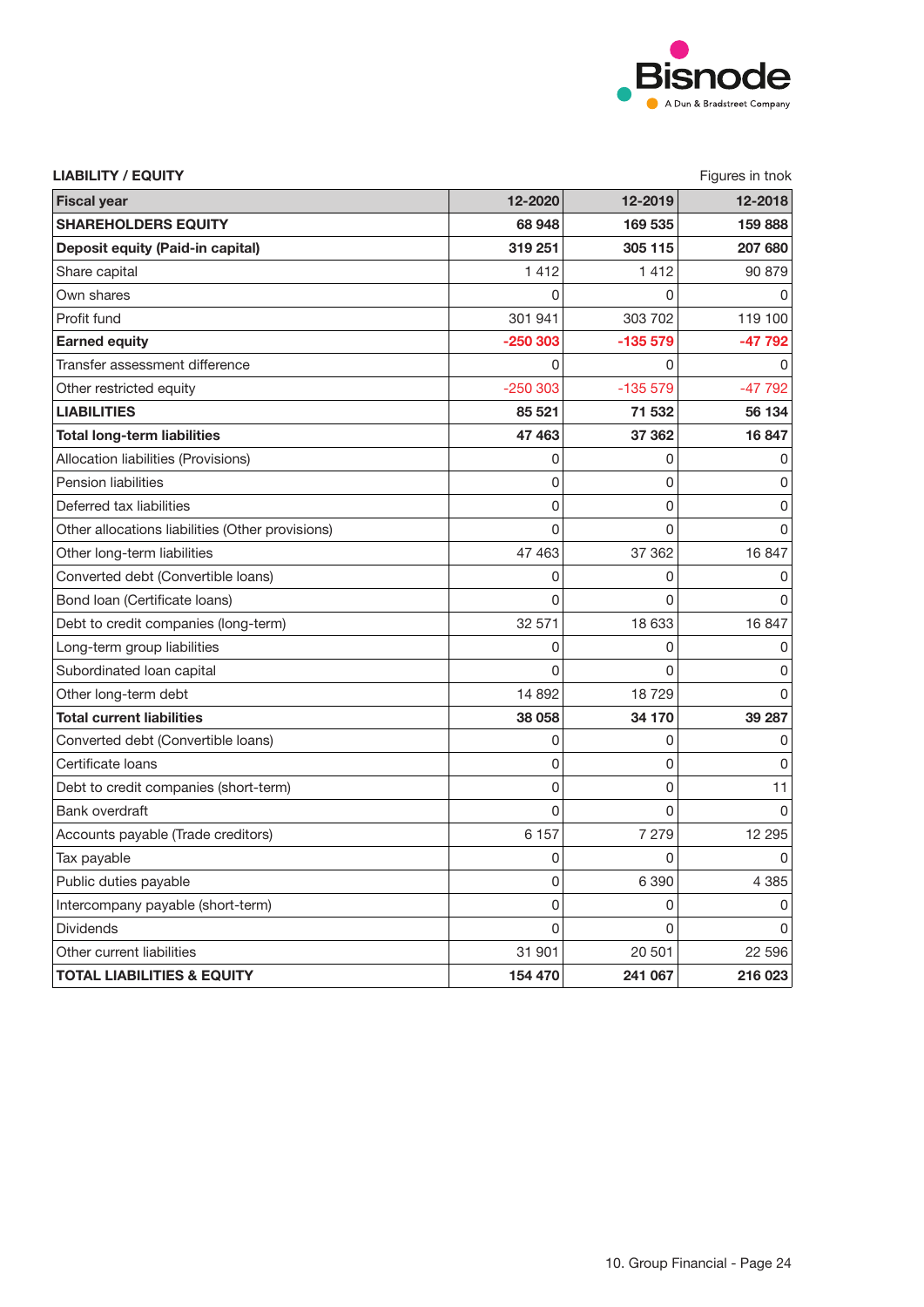

# **11. KEY FINANCIAL RATIOS**

| <b>RETURN</b>           | 2020       |                  | 2019             |                  | 2018      |                  |
|-------------------------|------------|------------------|------------------|------------------|-----------|------------------|
|                         |            | Line of business |                  | Line of business |           | Line of business |
| Profit margin           | $-119,62%$ |                  | 8,50 % -108,88 % | 5.49 %           | $-2.89%$  | 2,61 %           |
| Interest cover          | 0.00%      | 691,18 %         | $-999.99%$       | 690,77 %         | $-70.92%$ | 400.00 %         |
| Return on total capital | $-22,13%$  | 8.26%            | $-19.42%$        | 6.27%            | 0.27%     | 3,87 %           |
| Return on equity        | $-33,44%$  | 8,23%            | $-27.17%$        | 6,30 %           | $-1,84%$  | 1,64 %           |

| <b>SOLVENCY</b> | 2020     |                         | 2019     |                         | 2018     |                         |
|-----------------|----------|-------------------------|----------|-------------------------|----------|-------------------------|
|                 |          | <b>Line of business</b> |          | <b>Line of business</b> |          | <b>Line of business</b> |
| Equity ratio    | 66.69 %  | 52.74 %                 | 77.83 %  | 46.45 %                 | 78.69 %  | 42,36 %                 |
| Loss buffer     | 289,17 % | 103,95%                 | 358,19 % | 70,04 %                 | 251,44 % | 61,06 %                 |

| <b>CASH-FLOW</b><br>2020          |          | 2019             |          | 2018                    |        |                  |
|-----------------------------------|----------|------------------|----------|-------------------------|--------|------------------|
|                                   |          | Line of business |          | <b>Line of business</b> |        | Line of business |
| Current ratio (Liquidity ratio 1) | 2,04     | 1.35             | 3.90     | 1.26                    | 2,30   | 1,23             |
| Quick ratio (Liquidity ratio 2)   | 2,04     | 1.32             | 3.90     | 1.24                    | 2,29   | ا 1.20           |
| Liquid assets in % turnover       | 104.95 % | 46.81 %          | 156.72 % | 30.52%                  | 98.29% | 33,66%           |

| <b>FINANCING</b>                      | 2020   |                         | 2019    |                         | 2018     |                         |
|---------------------------------------|--------|-------------------------|---------|-------------------------|----------|-------------------------|
|                                       |        | <b>Line of business</b> |         | <b>Line of business</b> |          | <b>Line of business</b> |
| Long term stock (inventory) financing | 0.00%  | 100.00 %                | 0.00%   | 100.00 %                | 100.00 % | 100.00 %                |
| Cost of external capital              | 8.30 % | 6.69%                   | 28,87 % | 4.31 %                  | 6.60%    | 3.62%                   |

| <b>EFFECTIVENESS</b> | 2020  |                         | 2019 |                  | 2018  |                  |
|----------------------|-------|-------------------------|------|------------------|-------|------------------|
|                      |       | <b>Line of business</b> |      | Line of business |       | Line of business |
| Average storage time | 0.00d | 18.91d                  | .02d | 18.77d           | 1.05d | 23.64d           |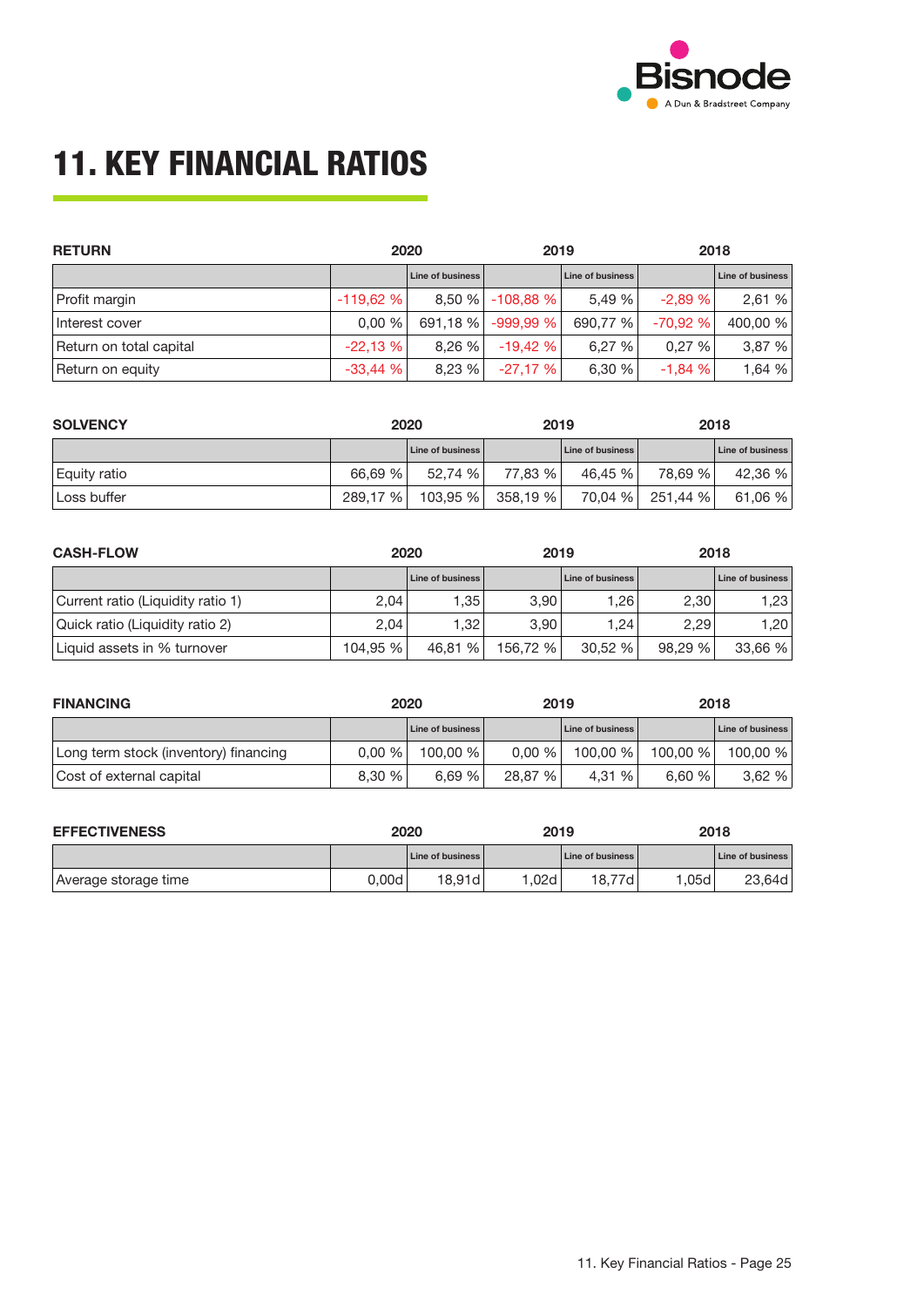

# **12. GROUP KEY FINANCIAL RATIOS**

| <b>RETURN</b>           |            | 2020             |                  | 2019             |            | 2018             |  |
|-------------------------|------------|------------------|------------------|------------------|------------|------------------|--|
|                         |            | Line of business |                  | Line of business |            | Line of business |  |
| Profit margin           | $-146,20%$ |                  | 8,50 % -152,75 % | 5.49 %           | $-42.67%$  | 2,61 %           |  |
| Interest cover          | 0.00%      | 691,18 %         | $-999.99%$       | 690.77 %         | $-999.99%$ | 400,00 %         |  |
| Return on total capital | $-44.65%$  | 8.26%            | $-36,37%$        | 6.27%            | $-15.00%$  | 3,87 %           |  |
| Return on equity        | $-79,13%$  | 8,23%            | -51,67 %         | 6,30 %           | $-22,53%$  | 1,64 %           |  |

| <b>SOLVENCY</b> |          | 2020                    | 2019     |                         | 2018     |                         |
|-----------------|----------|-------------------------|----------|-------------------------|----------|-------------------------|
|                 |          | <b>Line of business</b> |          | <b>Line of business</b> |          | <b>Line of business</b> |
| Equity ratio    | 44.64 %  | 52.74 %                 | 70,33 %  | 46.45 %                 | 74,01 %  | 42,36 %                 |
| Loss buffer     | 106.84 % | 103,95%                 | 265,20 % | 70.04 %                 | 237,39 % | 61,06 %                 |

| <b>CASH-FLOW</b><br>2020          |         | 2019                    |          | 2018                    |          |                  |
|-----------------------------------|---------|-------------------------|----------|-------------------------|----------|------------------|
|                                   |         | <b>Line of business</b> |          | <b>Line of business</b> |          | Line of business |
| Current ratio (Liquidity ratio 1) | 1.95    | 1.35                    | 3.63     | .26                     | 2,35     | 1,231            |
| Quick ratio (Liquidity ratio 2)   | 1.95    | 1.32                    | 3.63     | .24                     | 2.35     | 1.20             |
| Liquid assets in % turnover       | 97.32 % | 46.81 %                 | 164.42 % | 30.52 %                 | 120.36 % | 33,66 %          |

| <b>FINANCING</b>                      | 2020   |                         | 2019    |                         | 2018     |                         |
|---------------------------------------|--------|-------------------------|---------|-------------------------|----------|-------------------------|
|                                       |        | <b>Line of business</b> |         | <b>Line of business</b> |          | <b>Line of business</b> |
| Long term stock (inventory) financing | 0.00%  | 100.00 %                | 0.00%   | 100.00 %                | 100.00 % | 100.00 %                |
| Cost of external capital              | 7.70 % | 6.69%                   | 22.75 % | 4.31 %                  | 5.55%    | 3.62%                   |

| <b>EFFECTIVENESS</b> | 2020  |                         | 2019 |                  | 2018  |                  |
|----------------------|-------|-------------------------|------|------------------|-------|------------------|
|                      |       | <b>Line of business</b> |      | Line of business |       | Line of business |
| Average storage time | 0.00d | 18.91d                  | .23d | 18.77d           | !.11d | 23.64d           |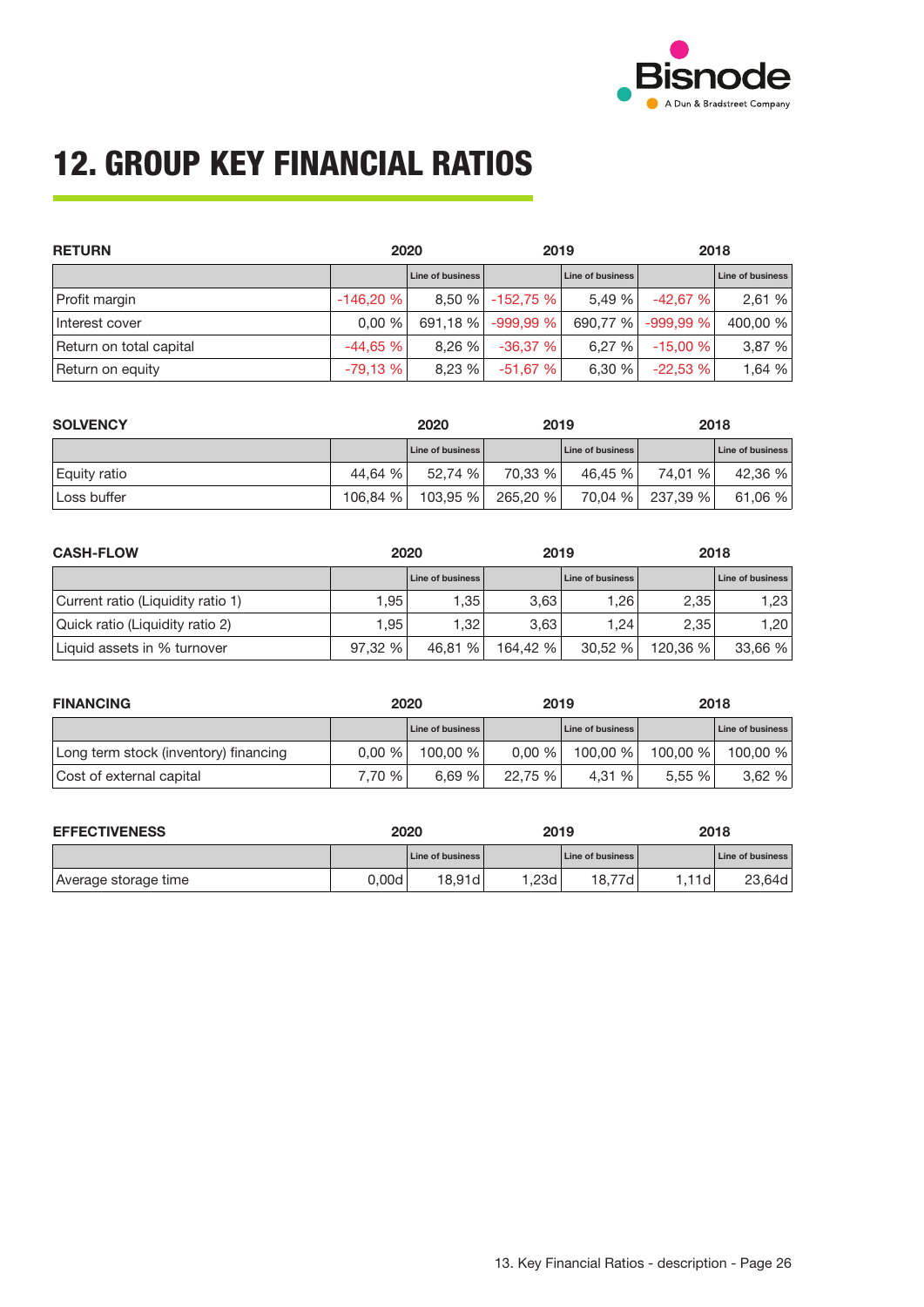

# **13. KEY FINANCIAL RATIOS - DESCRIPTION**

#### **KEY RATIOS - DESCRIPTIONS AND FORMULAS**

We have divided the ratios into 4 categories: Return (profitability), Solvency, Cash-flow and Financing.

#### **RETURN**

#### **PROFIT MARGIN**

Profit margin shows how much profit the company generates in % of total turnover. A good margin should be more than 10 %. In capital-intensive industries itshould be even higher. Formula: Income before tax \* 100%/Turnover

#### **INTEREST COVERAGE**

This ratio shows the company's ability to serve their loans by paying interest. We measure how many times the income before interest covers the interest expenses. The absolute minimum requirement should be 100% which means that you can pay the interest, but then you have zero left to pay taxes our dividends. We say that a sound company should have an interest coverage ratio of 300% or more.

Formula: (Income before tax + Interest expenses) X 100%/Interest expenses

#### **RETURN ON TOTAL CAPITAL**

This ratio shows how much return the company generates on the total capital (assets). This ratio should exceed common interest level on deposits or else it would be more profitable to put the money in the bank. Formula: (Income before tax + Financial costs) X 100%/Average total capital

#### **RETURN ON EQUITY**

Return on equity shows the return from the owner's perspective. Be aware that this ratio gets higher the less equity the company has.

Formula: (Income before tax - Tax) X 100%/Average shareholders equity

#### **SOLVENCY**

#### **EQUITY RATIO**

Shows how much of the total capital that is equity. Negative or zero equity means that the shareholders capital is lost. Formula: Shareholders equity X 100%/Total capital

#### **LOSS BUFFER**

This ratio measures the shareholders equity as a percentage of the turnover. Given unchanged turnover, the loss buffer shows how negative profit margin you can have before the share capital is lost. An acceptable loss buffer should be more than 10 %.

Formula: Shareholders equity X 100%/Turnover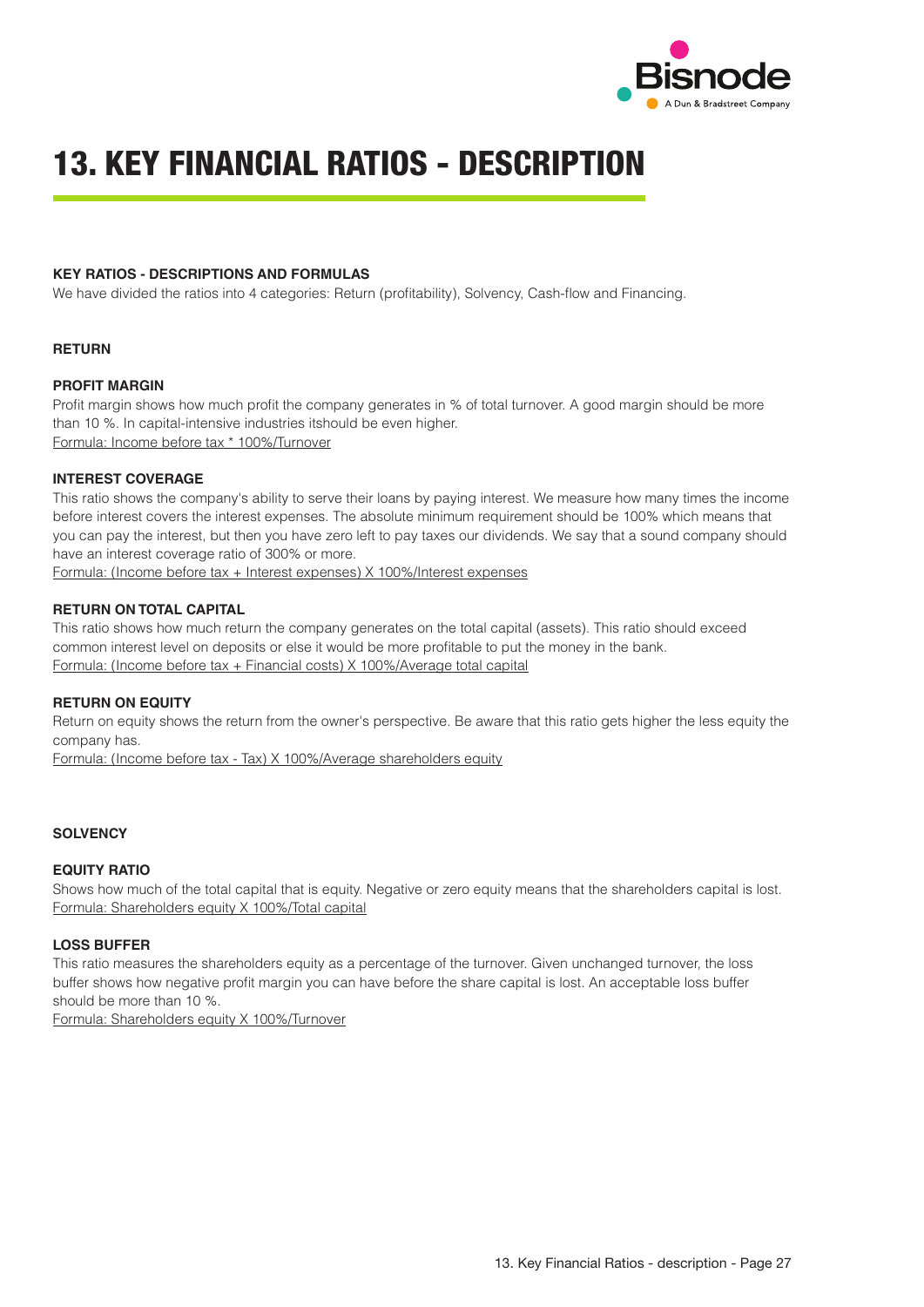

#### **CASH-FLOW**

#### **CURRENT RATIO (LIQUIDITY RATIO 1)**

This ratio looks at the relation between current assets and currentl iabilities. The goal should be that your current assets, that is sellable within short term (1 year) should exceed current liabilities (payable within 1 year). This ratio should be at least 1,3 to be acceptable. Formula: Current assets/Current liabilities

#### **QUICK RATIO (LIQUIDITY RATIO 2)**

Compared to current ratio, this ratio focuses on the most liquid assets, which means that we deduct inventories. This ratio should be more than 1,0 to be acceptable. Formula: (Current assets -inventories)/Current liabilities

#### **LIQUID ASSETS IN % OF TURNOVER**

This ratio shows how much highly liquid assets the company has compared to the turnover. We say that 5% or more is satisfactory.

Formula: Liquid assets (Cash/Bank deposits + Short term financial investments)/Turnover

#### **AVERAGE STORAGE TIME**

This ratio shows how many days in average the goods are stored. The shorter storage time, the faster the inventories are turned around. High turnover is positive for the cash-flow. Formula: Average inventories X 365 days/Cost of sold goods

#### **FINANCING**

#### **LONG TERM STOCK (INVENTORY) FINANCING**

This ratio tells us how much of the inventories that is financed on long term. Itis important that at least the fixed minimum stock-level is financed by long term capital. Formula: (Current assets- Current liabilities) X 100%/Inventories

#### **COST OF EXTERNAL CAPITAL**

This ratio shows what the cost is for the external capital (both short and long term debt). When comparing with the market interest rate, take into consideration that some of the external capital is interest-free, like debt to suppliers. Formula: Financial costs X 100%/average external capital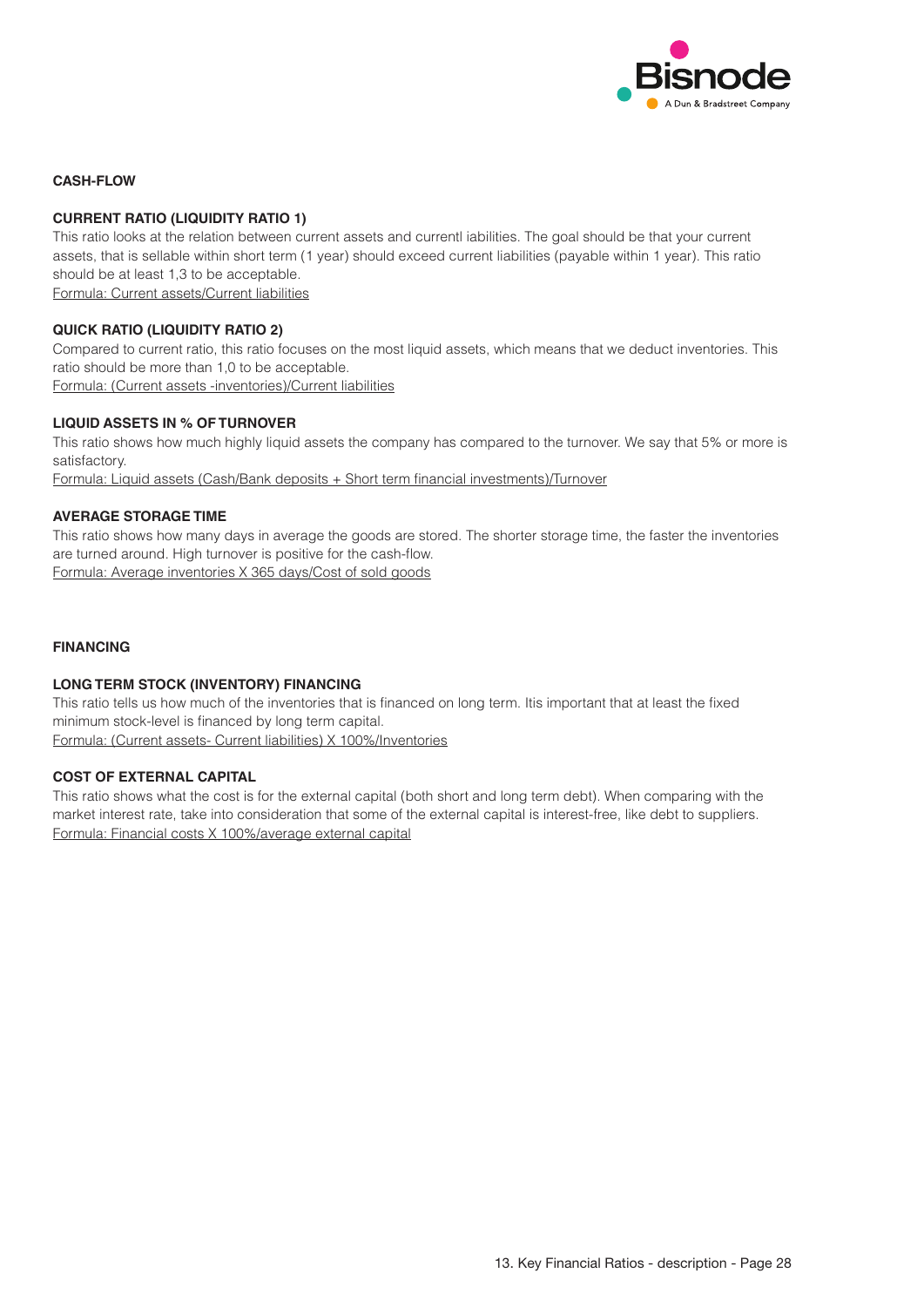

# **14. PAYMENT HISTORY**

### **CREDIT PROFILE: EXCELLENT**

| <b>SUMMARY</b>                                     |               |              |  |  |  |  |  |
|----------------------------------------------------|---------------|--------------|--|--|--|--|--|
| <b>Description</b>                                 | <b>Number</b> | $Up-to-date$ |  |  |  |  |  |
| Debt collection/Judgement debt/Public Announcement |               | 28-04-2022   |  |  |  |  |  |
| Pledge of chattels                                 |               | 28-04-2022   |  |  |  |  |  |
| Compulsory pledge Property                         |               | 28-04-2022   |  |  |  |  |  |

### **DETAILS**

| <b>Date</b> | <b>Type</b> | <b>Amount Source</b> |                               | Ref. number Creditor |                              |
|-------------|-------------|----------------------|-------------------------------|----------------------|------------------------------|
| 06-11-2020  | DT          |                      | 22 000 000 LØSØREREGISTERET   |                      | 2020594038 INNOVASJON NORGE  |
| 06-11-2020  | FA          |                      | 22 000 000 LØSØREREGISTERET   |                      | 2020594039 INNOVASJON NORGE  |
| 28-03-2018  | DT          |                      | 20 000 000 LØSØREREGISTERET   |                      | 2018155747 IINNOVASJON NORGE |
| 28-03-2018  | FA          |                      | 20 000 000 LØSØREREGISTERET   |                      | 2018155749 INNOVASJON NORGE  |
| 28-03-2018  | VL          |                      | 20 000 000 LØSØREREGISTERET   |                      | 2018155748 IINNOVASJON NORGE |
| 15-07-2016  | DT          |                      | 10 000 000 LØSØREREGISTERET   |                      | 2016325058 DNB BANK ASA      |
| 15-07-2016  | FA          |                      | 10 000 000 LL ØSØREREGISTERET | 2016325059           | <b>IDNB BANK ASA</b>         |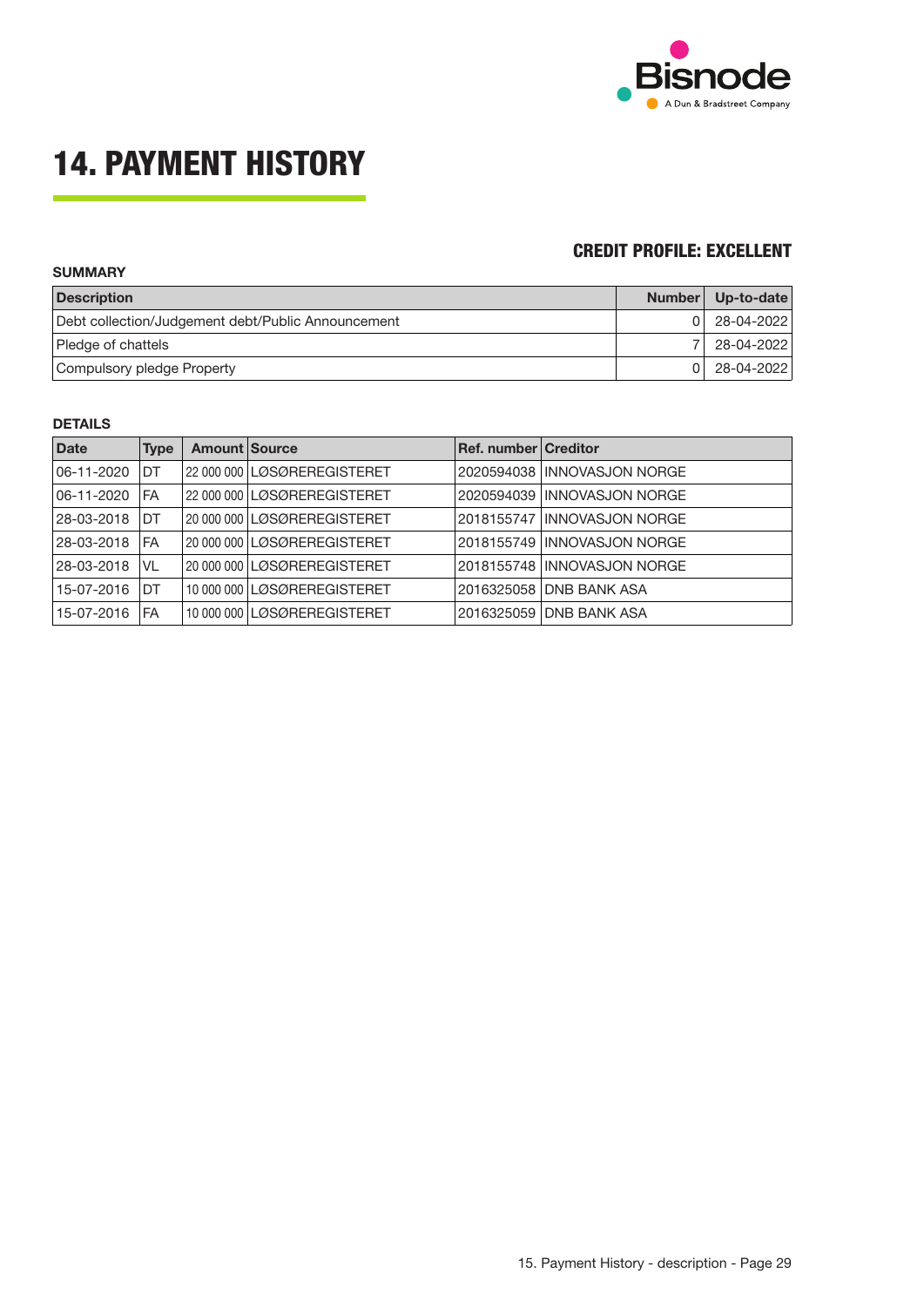

## **15. PAYMENT HISTORY - DESCRIPTION**

#### **PAYMENT REMARKS**

#### **AR - ARREST**

An interim measure which can be used before a decision has been reached in respect of a creditor's claim, where there are grounds for fearing that normal enforcement will be forfeited or complicated significantly. Used to a large extent in claims against Norwegian citizens resident abroad and where the claim is disputed.

#### **AV - PROVISIONAL ATTACHMENT**

A time-limited sanction, where a decision has been reached which has not yet been granted legal force. This deals largely with disputed cases and as such they should not be attributed with too much importance. This form of sanction has rarely used following the introduction of the new Enforcement Act.

#### **DO - JUDGEMENT IN THE CONCILIATION COURT**

A judgement in favour of a debt-collection demand has been reached in the conciliation court. In other words, the debtor has either failed to attend or otherwise expressed the correctness of the claim.

### **HE - ENCUMBRANCE OF ASSETS (WITH SECURITY IN REAL PROPERTY)**

#### **HF - ENCUMBRANCE OF ASSETS (WITH SECURITY IN CHATTELS)**

In order to ensure payment of a fine, confiscation, litigation costs, compensation or reparation, which the accused has been, or is assumed would be fined, the court may, following application by the prosecuting authority, decide a charge for a specified sum in assets belonging to him, where there are grounds for believing that the execution would otherwise be forfeited or made complicated significantly. The encumbrance can be enforced until the restraint sought is legally settled. A settlement made by the court cannot be appealed by the defendant.

#### **IN - COLLECTION PROCEEDINGS**

#### **RS - DEBT-COLLECTION PROCEEDINGS (WITH LEGAL MEASURES)**

#### **AO - RECOVERY (DEFAULTED INSTALMENTPLAN)**

#### **NR - COLLECTION PROCEEDINGS (WITH NEW LEGAL ACTION)**

Registration of debt-collection proceedings may, in respect of private individuals, take place where the debtor has failed to pay the claim or expressed that the claim is incorrect within one month of the taking of legal measures. Legal measures will usually mean the submission of an application for conciliation proceedings or creditor's statutory demand for a written acknowledgement of debt. In respect of companies, the same type of registration takes place one month after the payment request has been sent out. The same reservations in respect of settlement and dispute also apply here.

#### **IS - INSOLVENCY/INABILITY TO PAY**

The debt-collection agency has received information that, as of this date, it is not possible to register a charge in salary, chattels or real property. «Nothing for distraint».

#### **KR - RESTRAINT ON DISPOSAL PRIOR TO BANKRUPTCY**

The debtor has filed for bankruptcy and the probate courtor a courtof justice has, on their own initiative or at the request of a creditor, specified that the debtor's right of disposal in respect of properties which is comprised by sequestration in a bankruptcy shall cease. This shall be due to the fact that the court has found it likely that the debt or would otherwise dispose of the properties to the detriment of the creditors.

#### **MF - INTERIM MEASURES**

An interim sanction prior to the granting of grounds for enforcement, which is similar to arrestbutapplies only where the requirementis nota monetary claim.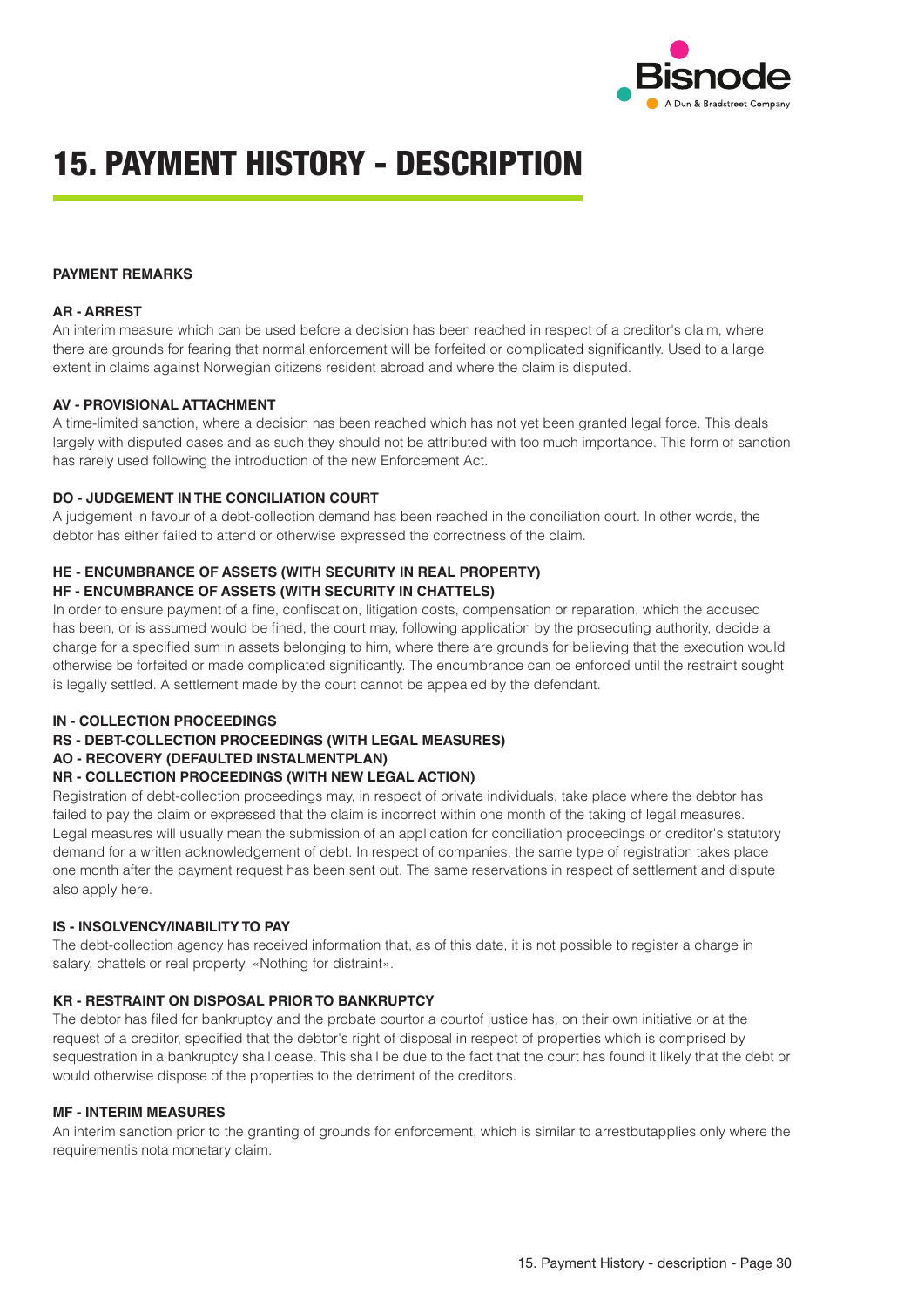

### **TL - ENFORCEMENT PROCEEDINGS IN RENTAL AGREEMENT UA - DISBURSEMENT/PROVISIONAL ATTACHMENT UB - DISTRAINT OF PROVISION UL - LEVYING OF DISTRESS**

#### **UP - DISTRESS**

Enforced distress to debtor's chattels or property. In the case of claims in the civil court this is an extension of a default action where there is a legally enforceable judgementor other grounds for enforcement. The same type of forced distress is also used by the State and municipalities in order to secure claims for public duties, e.g. tax and VAT. Itis worth noting that the levying of distress may be performed in order to secure a claim in a dispute over tax assessment. Where there are other negative charges in addition to the claim from the chief municipal treasurer, this registration should therefore be emphasised to a somewhat lesser degree. These registrations are removed, either on cessation or 4 years after the date of registration. Exceptions to this are active charges recorded in the Register of Mortgaged Movable Property or on a fixed property. These entries will, where the charges are notremoved after 4 years, remain until the charge is struck from the public register, and are thereafter removed immediately when we receive an update verifying that the charges have been cancelled.

#### **SO - VOLUNTARY CREDIT FREEZE**

This is a form of voluntary registration which has primarily been used where the registered person or named trustee has been in contact with us, as a resultof theft of identification papers or where for some other reason an individual does not wish to be granted credit. This registration therefore acts as a «freeze», and for this reason itis desirable that contact be made with our Investigation Service for further information about the background of the registration.

#### **VOLUNTARY LODGING OF SECURITY**

#### **FA - FACTORING AGREEMENT**

This is a form of voluntary lodging of security where the debtor's outstanding debts are placed as security for a loan, other creditor are transferred to a factoring company as partof financing. In respect of the latter this means that the company «sells» its debts and receives advance settlement for these. In this way they remain covered in respect of any loss due to claims, but must pay the factoring company a percentage of the assets' value. The majority of factoring agreements may, however, be compared with other voluntary mortgage debts, where the creditor - in addition to or instead of some other form of security, receives a security in the debtor's outstanding claims.

- **DT SECURITY IN MACHINERY AND PLANT**
- **FP SECURITY IN FISHING EQUIPMENT**
- **JB SECURITY IN RAILWAY EQUIPMENT**
- **LP SECURITY IN AGRICULTURAL BUSINESS**
- **KA SECURITY IN MOTOR VEHICLE/PLANT**
- **LA LEASING AGREEMENT**
- **SP SECURITY FOR UNPAID PURCHASE OF VEHICLE**

#### **VL - SECURITY IN STOCK**

These are voluntary forms of voluntary lodging of security placed as security for a loan or some other form of credit.